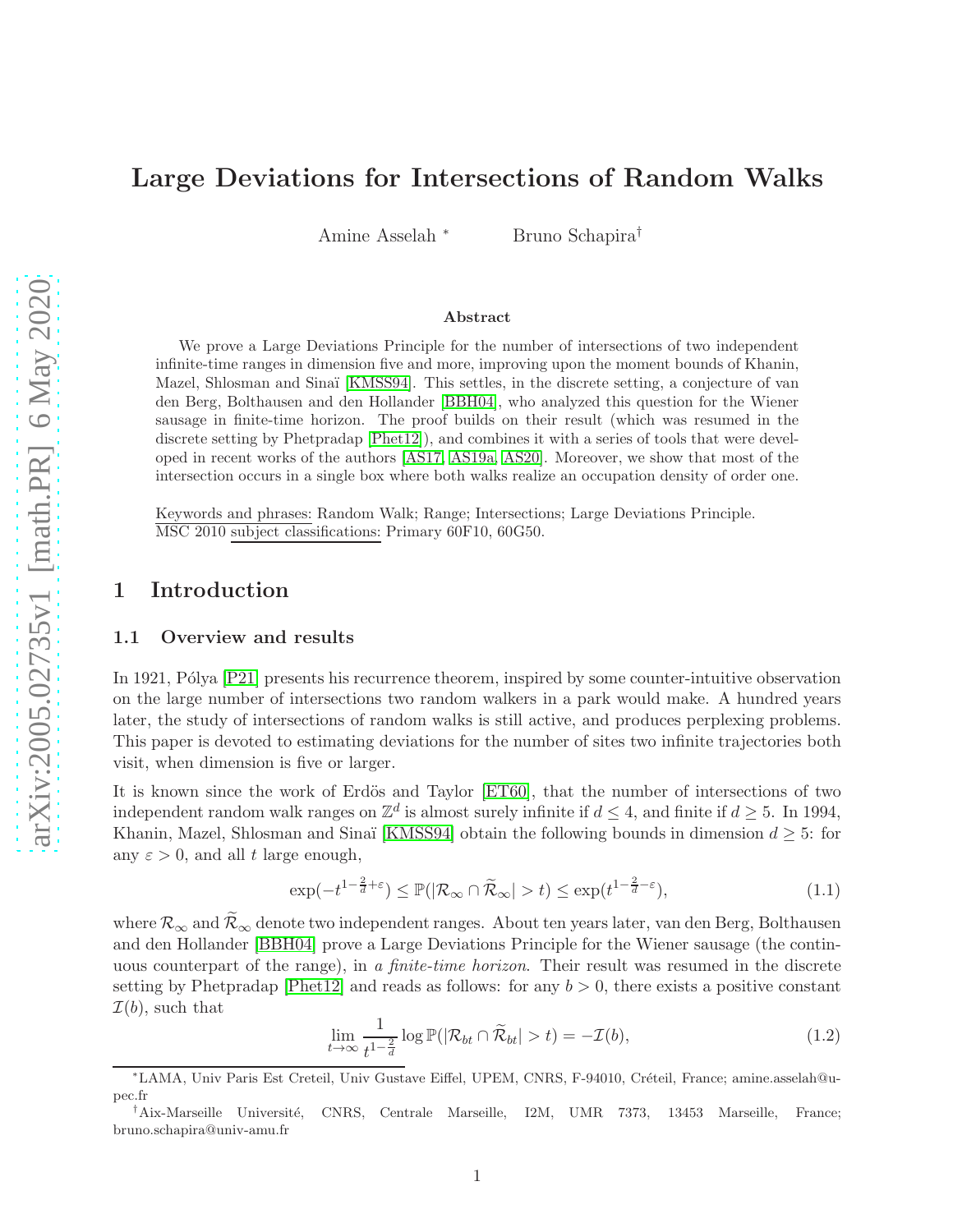where  $\mathcal{R}_{bt}$  and  $\mathcal{R}_{bt}$  denote the ranges of two independent walks up to time [bt]. Furthermore, through an analysis of the variational formula of the rate function, the authors of [\[BBH04\]](#page-19-1) show that  $\mathcal{I}(b)$  reaches a plateau and conjecture that the rate function for the infinite-time problem coincides with the value of  $\mathcal I$  at the plateau. Our first result confirms this conjecture. The ranges of two independent simple random walks is denoted  $\{\mathcal{R}_n, n \in \mathbb{N} \cup \{\infty\}\}\$  and  $\{\mathcal{R}_n, n \in \mathbb{N} \cup \{\infty\}\}.$ 

<span id="page-1-1"></span>**Theorem 1.1.** Assume  $d \geq 5$ . The following limit exists and is positive:

$$
\mathcal{I}_{\infty} := \lim_{t \to \infty} -\frac{1}{t^{1-\frac{2}{d}}} \log \mathbb{P}(|\mathcal{R}_{\infty} \cap \widetilde{\mathcal{R}}_{\infty}| > t).
$$
\n(1.3)

Moreover, there exists  $b_* > 0$ , such that for all  $b > b_*,$ 

$$
\mathcal{I}_{\infty} = \mathcal{I}(b) = \lim_{t \to \infty} -\frac{1}{t^{1 - \frac{2}{d}}} \log \mathbb{P}(|\mathcal{R}_{bt} \cap \widetilde{\mathcal{R}}_{bt}| > t).
$$
\n(1.4)

For  $\mathcal{I}_{\infty}$  and  $b_*$ , [\[BBH04\]](#page-19-1) presents variational formulas whose thorough study leads to a rich and precise phenomenology. Namely, that the two walks adopt the same strategy, the so-called Swiss cheese during a time  $b_*t$ , in a ball-like region whose volume should be of order t, leaving holes everywhere of size order 1. After time  $b<sub>*</sub>t$ , the two walks would roam as typical random walks.

Our second result shows that a fraction arbitrarily close to one of the desired number of intersections occurs in a box with volume of order t. To state the result, define  $Q(x,r) := [x - r/2, x + r/2]^d$ , for  $x \in \mathbb{Z}^d$ , and  $r > 0$ .

<span id="page-1-0"></span>**Theorem 1.2.** For any  $\varepsilon > 0$ , there exists a constant  $L = L(\varepsilon) > 0$ , such that

$$
\lim_{t \to \infty} \mathbb{P}(\exists x \in \mathbb{Z}^d : |\mathcal{R}_{\infty} \cap \widetilde{\mathcal{R}}_{\infty} \cap Q(x, L t^{1/d})| > (1 - \varepsilon)t | |\mathcal{R}_{\infty} \cap \widetilde{\mathcal{R}}_{\infty}| > t) = 1.
$$
 (1.5)

Our proof provides some bound on  $L(\varepsilon)$ , which is (stretched) exponential in  $1/\varepsilon$ . We note that it is expected that L should indeed depend on  $\varepsilon$ , since the Swiss cheese is delocalized, see [\[BBH04\]](#page-19-1). Concerning the (random) site  $X(t, \varepsilon)$  realizing the centering of the box appearing in the statement of Theorem [1.2,](#page-1-0) not much is known. Our proof yields tightness of  $X(t,\varepsilon)/t^{1/d}$ .

Sznitman in [\[S17\]](#page-19-6) formalized precisely the picture of Swiss cheese using a tilted version of the Random Interlacements, but so far no rigorous link has been established with the large deviations for the volume of the range nor for the intersection of two ranges.

Our techniques are robust enough to consider other natural functionals of two ranges, which do not seem to be tractable by moment methods, as in [\[KMSS94\]](#page-19-0). In particular in [\[AS19b\]](#page-18-2) we consider the functional  $\chi_{\mathcal{C}}(\cdot, \cdot)$  defined for finite subsets  $A, B \subseteq \mathbb{Z}^d$ , by

$$
\chi_{\mathcal{C}}(A, B) = \text{cap}(A) + \text{cap}(B) - \text{cap}(A \cup B),
$$

where  $\text{cap}(A) := \sum_{x \in A} \mathbb{P}_x(\mathcal{R}[1,\infty) \cap A = \emptyset)$ , denotes the capacity of A. It turns out that this definition may be extended to infinite subsets. Indeed, one has for any finite  $A, B \subseteq \mathbb{Z}^d$ ,

$$
\chi_{\mathcal{C}}(A,B) \leq \chi(A,B) := 2 \sum_{x \in A} \sum_{y \in B} \mathbb{P}_x(\mathcal{R}[1,\infty) \cap A = \varnothing) \cdot G(y-x) \cdot \mathbb{P}_y(\mathcal{R}[1,\infty) \cap B = \varnothing),
$$

and it makes sense to consider  $\chi(\mathcal{R}_{\infty}, \widetilde{\mathcal{R}}_{\infty})$ . In [\[AS19b\]](#page-18-2), we show using similar arguments as here that in dimension  $d \geq 7$ , for some positive constants  $c_1, c_2$ , and all t large enough,

$$
\exp(-c_1t^{1-\frac{2}{d-2}}) \leq \mathbb{P}(\chi(\mathcal{R}_{\infty},\widetilde{\mathcal{R}}_{\infty}) > t) \leq \exp(-c_2t^{1-\frac{2}{d-2}}).
$$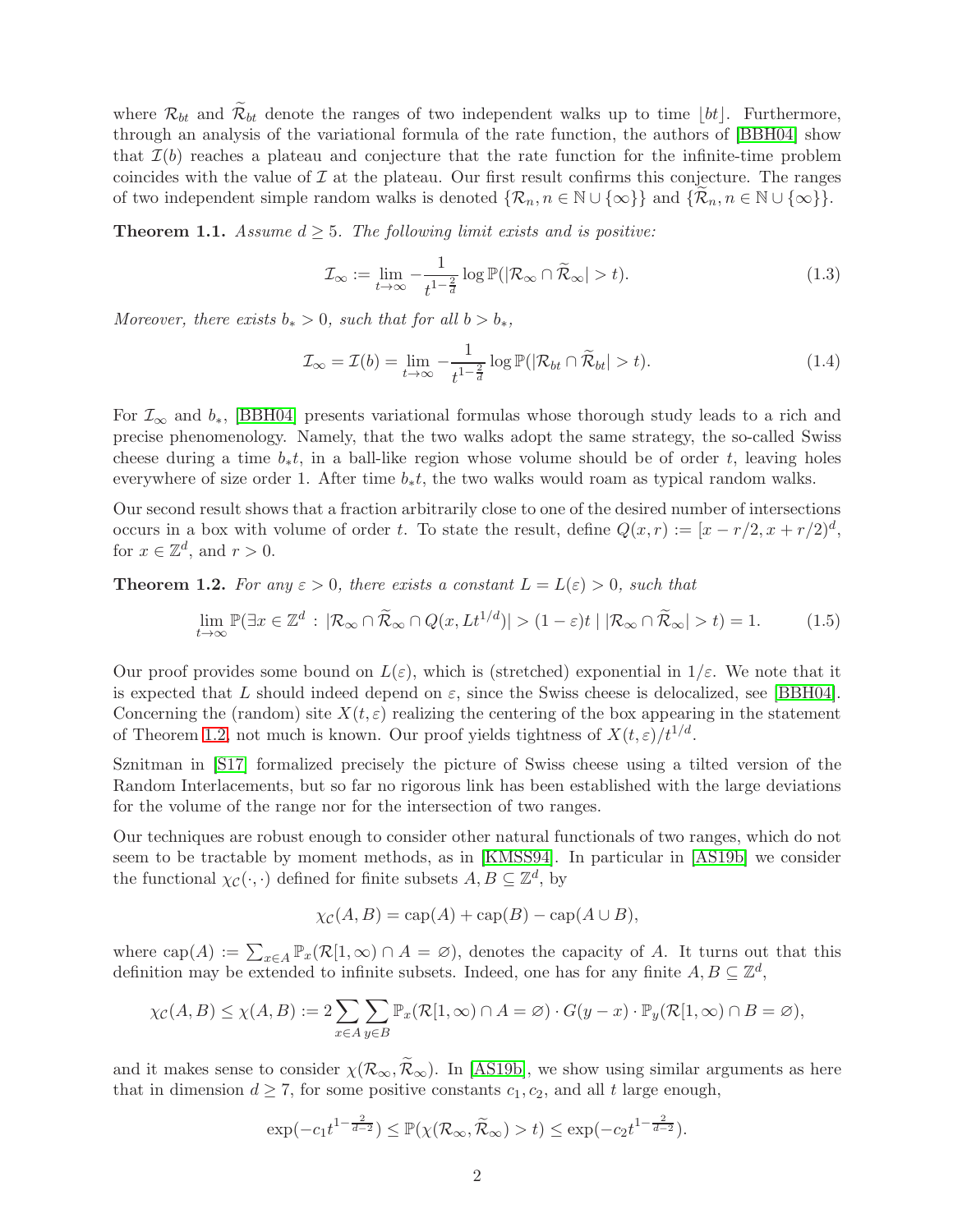These bounds are used in turn to derive a moderate deviations principle for the capacity of the range in the Gaussian regime.

Interestingly, a related object, the mutual intersection local time defined by

$$
J_{\infty} := \sum_{i=0}^{\infty} \sum_{j=0}^{\infty} \mathbf{1} \{ S_i = \widetilde{S}_j \},
$$

has a stretched exponential tail with a different exponent. Indeed, Khanin et al. in [\[KMSS94\]](#page-19-0), also show that for some positive constants  $c$  and  $c'$ , for all  $t$  large enough,

$$
\exp(-c\sqrt{t}) \le \mathbb{P}(J_{\infty} > t) \le \exp(-c'\sqrt{t}).
$$

Chen and Mörters [\[CM09\]](#page-19-7) then prove that the limit of  $t^{-1/2} \cdot \log \mathbb{P}(J_{\infty} > t)$  exists and has a nice variational representation. Our proofs allow to consider some intermediate quantity, the time spent by one walk on the range of the other walk, and show that its tail distribution has the same speed of decay as the intersection of two ranges. More precisely, consider two independent walks S and S, and denote by  $\ell_{\infty}$  the local times associated to S (see below for a definition).

<span id="page-2-0"></span>**Proposition 1.3.** There exists two positive constants  $c_1$  and  $c_2$ , such that for any  $t > 0$ ,

<span id="page-2-1"></span>
$$
\exp(-c_1 t^{1-\frac{2}{d}}) \le \mathbb{P}(\widetilde{\ell}_{\infty}(\mathcal{R}_{\infty}) > t) \le \exp(-c_2 t^{1-\frac{2}{d}}). \tag{1.6}
$$

Furthermore, for any  $\varepsilon > 0$ , there exists an integer  $N = N(\varepsilon)$ , such that

<span id="page-2-2"></span>
$$
\lim_{t \to \infty} \mathbb{P}\left(\exists x_1, \dots, x_N \in \mathbb{Z}^d : \widetilde{\ell}_{\infty} \left(\mathcal{R}_{\infty} \cap \left(\bigcup_{i=1}^N Q(x_i, t^{1/d})\right)\right) > (1-\varepsilon)t \mid \widetilde{\ell}_{\infty}(\mathcal{R}_{\infty}) > t\right) = 1. \quad (1.7)
$$

Analogous results such as Theorems [1.1](#page-1-1) and [1.2](#page-1-0) would hold for  $\tilde{\ell}_{\infty}(\mathcal{R}_{\infty})$ , conditionally on obtaining first an analogue of [\(1.2\)](#page-0-0) for  $\ell_{bt}(\mathcal{R}_{bt})$ , which is presumably true, but not available at the moment.

Let us remark also that the problem we address here has a flavor of a much studied problem of random walk in random landscape, where the random landscape is produced here by another independent walk. Here also, it appears interesting to study a *quenched regime*, where one walk is frozen in a typical realization, whereas the second tries to hit  $t$  sites of the first range. This problem is still untouched, and we believe that our techniques will shed some light on it.

#### 1.2 Proof strategy

While the proof in [\[KMSS94\]](#page-19-0) used a moment method and some ingenious computations, our proof is based on more geometric arguments.

There are two parts. In the first one, we show that conditionally on the intersection event, with probability going to one, the whole intersection takes place in a finite number of boxes (as in Proposition [1.3](#page-2-0) above). In the second part we use the full power of the LDP [\(1.2\)](#page-0-0) and the concavity of the speed  $t \mapsto t^{1-\frac{2}{d}}$  to reduce the number of boxes where the action occurs to a unique box, which gives Theorem [1.2,](#page-1-0) and then we also deduce Theorem [1.1.](#page-1-1)

The first part is itself obtained in three steps. First we reduce the time window to a finite time interval, using that it is unlikely for one walk to intersect the range of the other walk after a time of order  $\exp(\beta \cdot t^{1-\frac{2}{d}})$ , for some large  $\beta$ . This leaves however a lot of room for the places where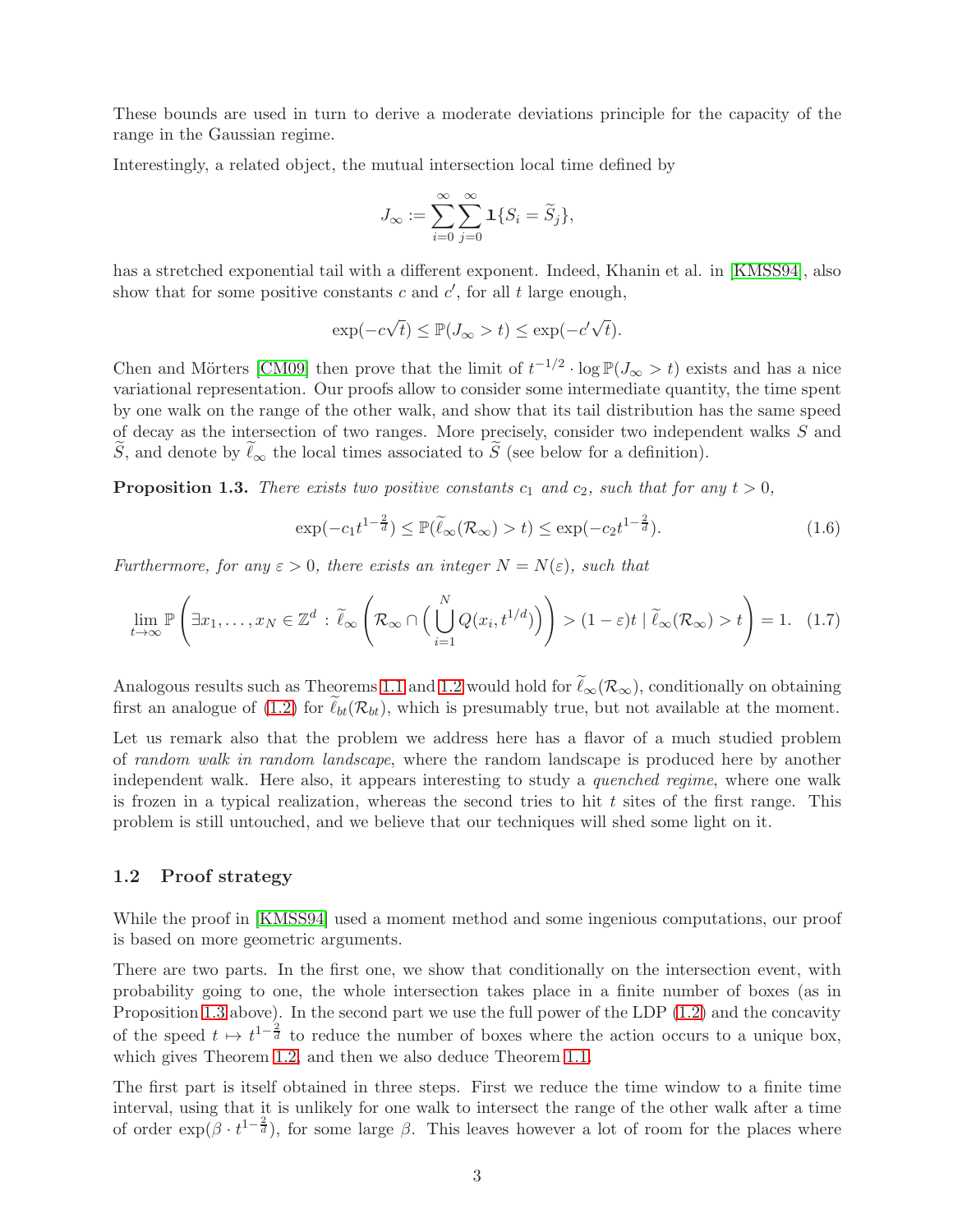the action could take place (since we recall it holds in a box with volume of order t only). In particular decomposing space into boxes and using a union bound type argument would not work, at least not directly. Our main idea to overcome this difficulty is to divide space according to the occupation density of the range, which we do at different space-scales depending on the density we are considering, in a similar fashion as in [\[AS19a,](#page-18-1) [AS19b\]](#page-18-2). Then we use a fundamental tool from [\[AS19a\]](#page-18-1) which gives a priori bounds on the size of these regions, with the conclusion that it is only in those with high density (of order one) that the intersection occurs. Finally we use another recent result from [\[AS20\]](#page-19-3), which bounds the probability to cover a positive fraction of any fixed union of distant boxes. When we further impose that these boxes are visited by another independent walk, one can sum over all possible centers of the boxes, and this yields some bound on the number of boxes, with volume of the right order, that are needed to cover the region where the intersection occurs.

For the second part of the proof, we decompose the journeys between a finite number of boxes into excursions either within one box, or joining two boxes. Then some surgery is applied. We cut the excursions between different boxes and replace them by excursions drawn independently with starting points sampled according to the harmonic measure. This allows to compare the probability of the event when the walk realizes the intersection in N different boxes, to the product of the probabilities of realizing (smaller) intersection in each of these boxes, and one can then use [\(1.2\)](#page-0-0) to bound these probabilities. This is also where the concavity is used, to show that one box is better than many, and the surgery arguments are then used again to restaure the journeys and yield Theorem [1.1.](#page-1-1)

### 1.3 Organization

The paper is organized as follows. In the next section we recall the main notation, and the tools that will be used in the proofs, which for the most part appeared in our previous works [\[AS17,](#page-18-0) [AS19a,](#page-18-1) [AS19b,](#page-18-2) [AS20\]](#page-19-3). In Section [3](#page-6-0) we give a detailed plan of the proofs of ours main results. The latter are then proved in the remaining sections [4–](#page-7-0)[5–](#page-11-0)[6.](#page-13-0)

# 2 Notation and main tools

#### 2.1 Notation and basic results

Let  $\{S_n\}_{n\geq 0}$  be a simple random walk on  $\mathbb{Z}^d$ . We denote by  $\mathbb{P}_x$  its law starting from x, which we abbreviate as P when  $x = 0$ . We mainly assume here that  $d \geq 5$ , yet some results hold for all  $d \geq 3$ , in which case we shall mention it explicitly. For  $n \in \mathbb{N} \cup \{\infty\}$ , we write the range of the walk up to time n as  $\mathcal{R}_n := \{S_0, \ldots, S_n\}$ . More generally for  $n \leq m$  two (possibly infinite) integers, we consider the range between times n and m, defined as  $\mathcal{R}[n,m] := \{S_n, \ldots, S_m\}$ . For  $\Lambda \subseteq \mathbb{Z}^d$ , and  $n \in \mathbb{N} \cup \{\infty\}$ , we define the time spent in  $\Lambda$  as

$$
\ell_n(\Lambda) := \sum_{k=0}^n \mathbf{1}\{S_k \in \Lambda\},\
$$

and simply let  $\ell_n(z)$  be the time spent on a site  $z \in \mathbb{Z}^d$ . The **Green's function** is defined by

$$
G(x, z) := \sum_{k=0}^{\infty} \mathbb{P}_x(S_k = z) = \mathbb{E}_x[\ell_\infty(z)].
$$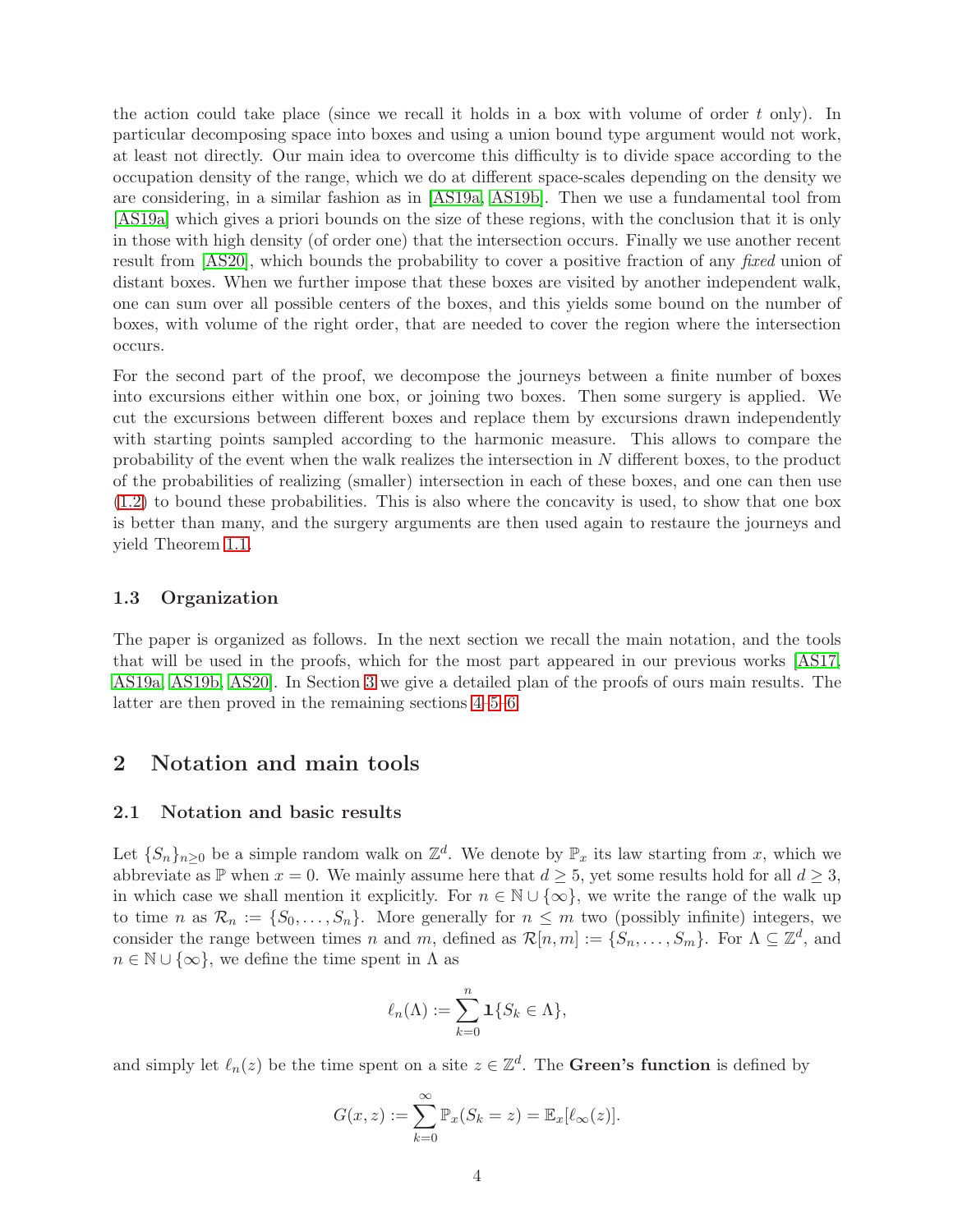By translation invariance one has for any  $x, z \in \mathbb{Z}^d$ ,  $G(x, z) = G(0, z - x) =: G(z - x)$ . Thus for any  $\Lambda \subset \mathbb{Z}^d$ , and any  $x \in \mathbb{Z}^d$ ,

$$
\mathbb{E}_x[\ell_\infty(\Lambda)] = \mathbb{E}[\ell_\infty(\Lambda - x)] = \sum_{z \in \Lambda - x} G(z - x) =: G(\Lambda - x).
$$

Furthermore, there exists a constant  $C > 0$ , such that for all  $z \in \mathbb{Z}^d$  (see [\[LL10\]](#page-19-8)),

<span id="page-4-0"></span>
$$
G(z) \le \frac{C}{1 + \|z\|^{d-2}},\tag{2.1}
$$

where  $\|\cdot\|$  denotes the Euclidean norm, and for all  $r > 0$  and  $z \in \mathbb{Z}^d$ ,

<span id="page-4-3"></span>
$$
\mathbb{P}(\mathcal{R}_{\infty} \cap Q(z,r) \neq \varnothing) \leq Cr^{d-2}G(z). \tag{2.2}
$$

### 2.2 Preliminaries

We recall and discuss here a series of known results on which relies our proof. Most of them come from our recent works [\[AS17,](#page-18-0) [AS19a,](#page-18-1) [AS19b,](#page-18-2) [AS20\]](#page-19-3).

In fact the first one is older and shows that the tail distribution of the time spent in a region is controlled simply by its mean value, when starting from the worst point. We recall its short proof for completeness.

<span id="page-4-2"></span>**Lemma 2.1** ([\[AC07\]](#page-18-3)). Let  $\Lambda \subseteq \mathbb{Z}^d$  be a (non necessarily finite) subset of  $\mathbb{Z}^d$ ,  $d \geq 3$ . Then for any  $t > 0$ .

$$
\mathbb{P}(\ell_{\infty}(\Lambda) > t) \leq 2 \exp\left(-\frac{t \cdot \log 2}{2 \sup_{x \in \Lambda} G(\Lambda - x)}\right).
$$

Proof. The result simply follows from the fact that by Markov's inequality (and the Markov property), the random variable  $\frac{\ell_{\infty}(\Lambda)}{2 \sup_{x \in \Lambda} \mathbb{E}_x[\ell_{\infty}(\Lambda)]} = \frac{\ell_{\infty}(\Lambda)}{2 \sup_{x \in \Lambda} G(\Lambda)}$  $\frac{\ell_{\infty}(\Lambda)}{2 \sup_{x \in \Lambda} G(\Lambda - x)}$ , is stochastically bounded by a geo- $\Box$ metric random variable with parameter 1/2.

We need also to estimate the expected time spent (or equivalently the sum of the Green's function) on the range of an independent random walk. For this we use several facts. The first one is the following well-known simple lemma.

<span id="page-4-1"></span>**Lemma 2.2.** There exists  $C > 0$ , such that for any finite subset  $\Lambda \subseteq \mathbb{Z}^d$ ,  $d \geq 3$ , one has

$$
G(\Lambda) = \sum_{z \in \Lambda} G(z) \le C|\Lambda|^{2/d}.
$$

Proof. The result follows from the bound  $(2.1)$ , and observing that the resulting sum is maximized (at least up to a constant) when points of  $\Lambda$  are all contained in a ball of side-length of order  $|\Lambda|^{1/d}$ .  $\Box$ 

Now we decompose the points of the range in several subsets according to the occupation density in some neighborhoods of these points, and use that Green's function is additive in the sense that for any disjoints subsets  $\Lambda, \Lambda' \subseteq \mathbb{Z}^d$ , it holds  $G(\Lambda \cup \Lambda') = G(\Lambda) + G(\Lambda')$ . Thus we need to estimate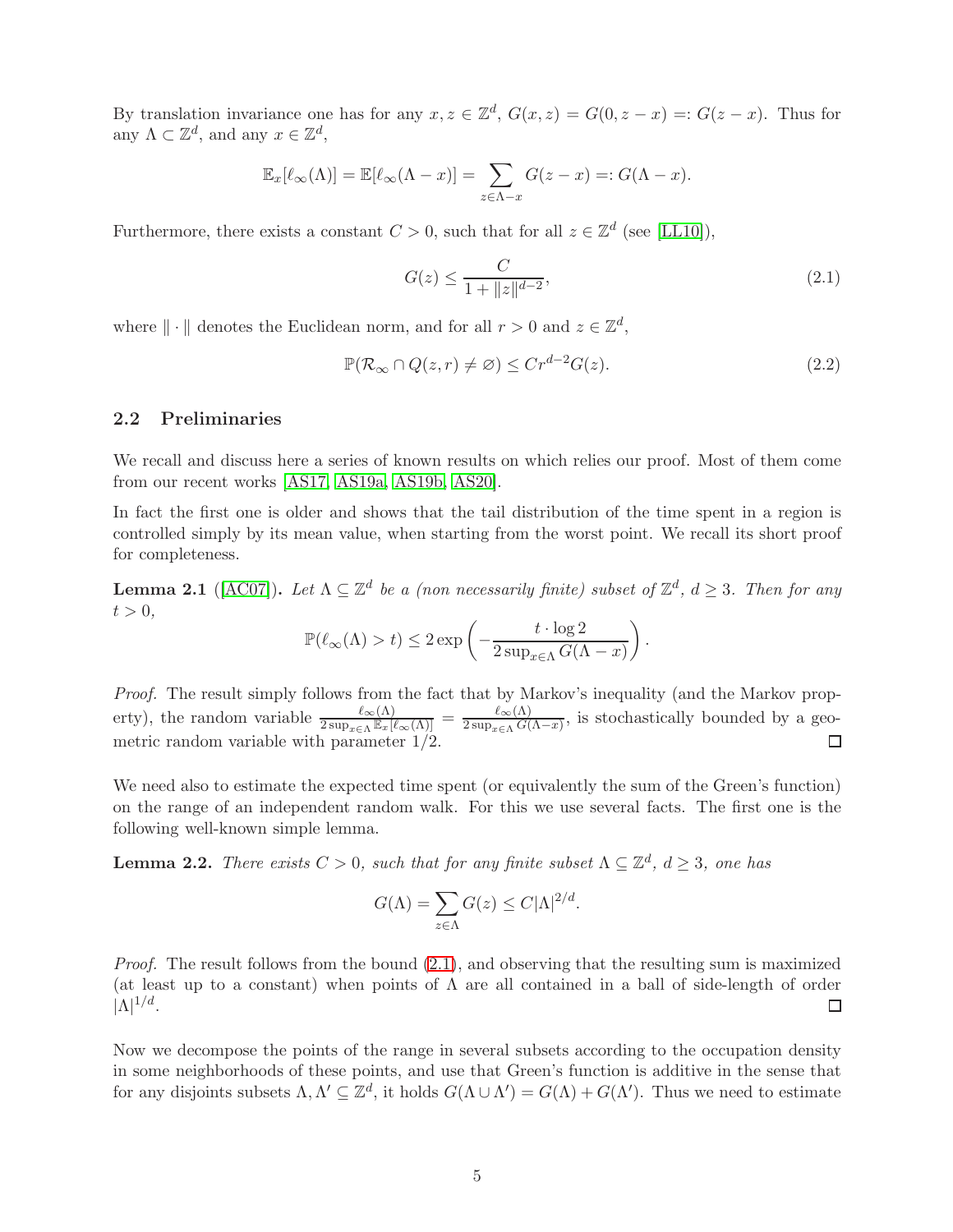the Green's function of regions with some prescribed density, which is the content of Lemma [2.3](#page-5-0) below. Recall that for  $r \geq 1$ , and  $x \in \mathbb{Z}^d$ , we set

$$
Q(x,r) := [x - r/2, x + r/2]^d,
$$

the cube centered at x of side length r. The next result is Lemma 4.3 from  $[AS19b]$ . It can be proved using a very similar argument as for the proof of Lemma [2.2.](#page-4-1)

<span id="page-5-0"></span>**Lemma 2.3** ([\[AS19b\]](#page-18-2)). Assume  $d \geq 3$ . There exists a constant  $C > 0$ , such that the following holds. For any integer  $r \ge 1$ , any  $\rho > 0$ , and any finite subset  $\Lambda \subseteq \mathbb{Z}^d$ , satisfying

$$
|\Lambda \cap Q(z,r)| \le \rho \cdot r^d, \quad \text{for all } z \in r\mathbb{Z}^d,
$$

one has

$$
G(\Lambda \cap Q(0,r)^c) \leq C\rho^{1-\frac{2}{d}}|\Lambda|^{2/d}.
$$

We now turn to estimating the number of points in the range of a random walk, around which the walk realizes a certain occupation density. For  $n \in \mathbb{N}$ ,  $r \geq 1$ , and  $\rho > 0$ , we define

<span id="page-5-1"></span>
$$
\mathcal{R}_n(r,\rho) = \{x \in \mathcal{R}_n : |\mathcal{R}_n \cap Q(x,r)| > \rho \cdot r^d\}.
$$
\n(2.3)

<span id="page-5-2"></span>**Theorem 2.4** ([\[AS19a\]](#page-18-1)). Assume  $d \geq 3$ . There are positive constants  $\kappa$ , and  $C_0$ , such that for any n, r and L positive integers and  $\rho > 0$ , satisfying

<span id="page-5-3"></span>
$$
\rho r^{d-2} \ge C_0 \cdot \log n,\tag{2.4}
$$

one has

$$
\mathbb{P}(|\mathcal{R}_n(r,\rho)|>L)\leq \exp\big(-\kappa\cdot\rho^{2/d}\cdot L^{1-2/d}\big).
$$

A weaker version of this result first appeared in [\[AS17\]](#page-18-0), with the stronger condition  $\rho r^{d-2} \geq$  $C_0(\frac{L}{\rho r^d})^{2/d} \log n$ , and the elimination of the L dependence is fundamental here.

Finally the following result is used to reduce the number of boxes where most of the intersection occurs. For  $r \geq 1$ , some integer, we denote by  $\mathcal{X}_r$  the collection of finite subsets of  $\mathbb{Z}^d$ , whose points are at distance at least r from each other. For  $C \subseteq \mathbb{Z}^d$ , we let  $Q_r(C) := \cup_{x \in C} Q(x, r)$ .

<span id="page-5-4"></span>**Theorem 2.5** ([\[AS20\]](#page-19-3)). Assume  $d \geq 3$ . There exist positive constants  $\kappa$  and C, such that for any  $\rho > 0, r \geq 1$  and  $C \in \mathcal{X}_{4r}$ , satisfying

$$
\rho r^{d-2} > C \log |\mathcal{C}|,
$$

one has

$$
\mathbb{P}\left(\ell_{\infty}(Q(x,r)) > \rho r^d, \ \forall x \in C\right) \leq C \exp(-\kappa \rho \cdot \exp(Q_r(C))).
$$

Using the well-known bound  $\text{cap}(\Lambda) > c|\Lambda|^{1-2/d}$ , for any finite  $\Lambda \subseteq \mathbb{Z}^d$ , and some universal constant  $c > 0$ , we have  $cap(Q_r(\mathcal{C})) \geq cr^{d-2}|\mathcal{C}|^{1-2/d}$ . This latter bound is used later.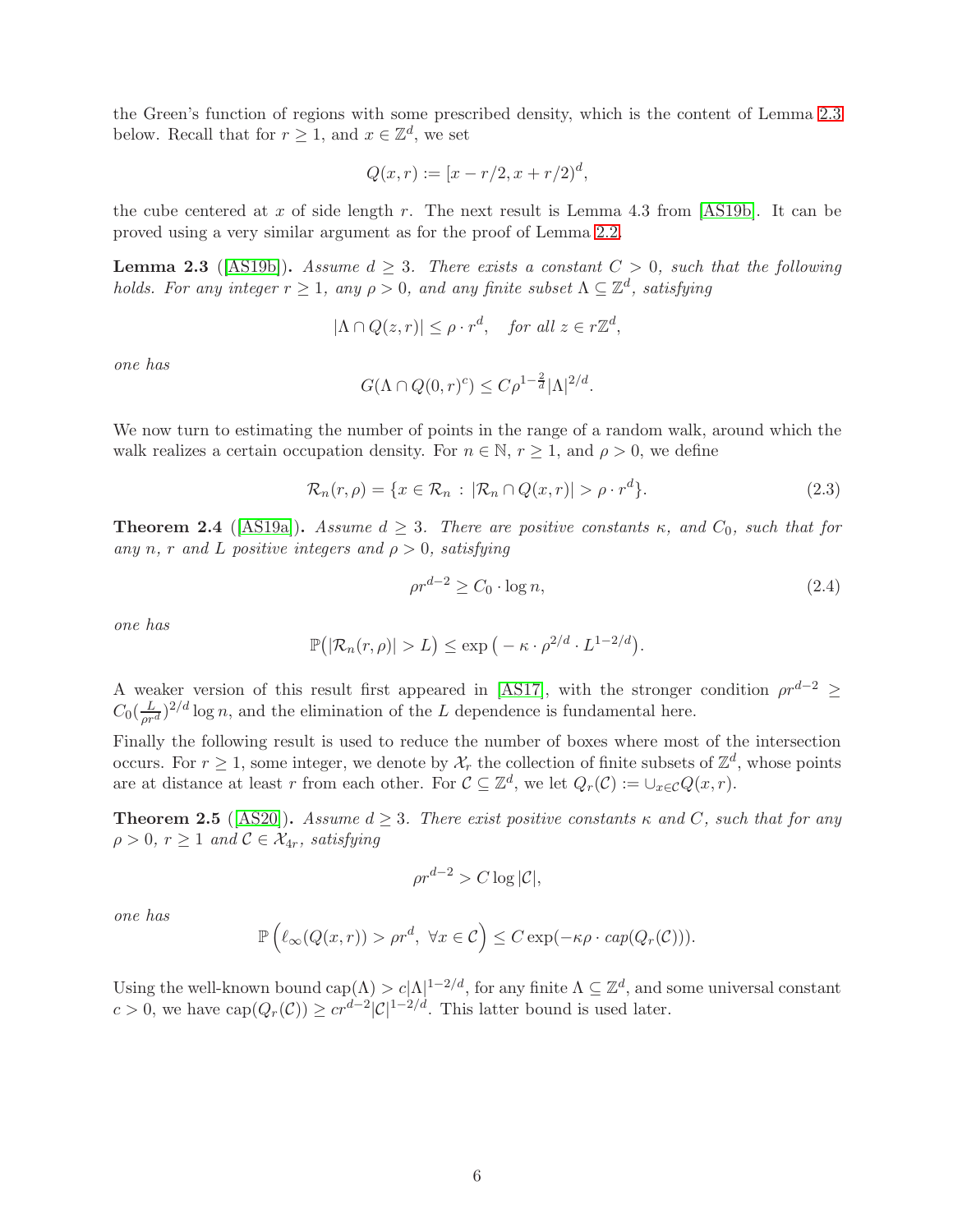### <span id="page-6-0"></span>3 Plan of the proof

Recall that we consider two independent walks  $\{S_n\}_{n>0}$  and  $\{\tilde{S}_n\}_{n>0}$ . All quantities associated to the second walk will be decorated with a tilde. With a slight abuse of notation we still denote by P the law of the two walks.

The first step is to reduce the problem to a finite time horizon. For this we simply use a first moment bound, and the well-known fact that for any  $n \geq 1$  (see [\[Law96,](#page-19-9) Proposition 3.2.3]), for some constant  $C > 0$ ,

$$
\mathbb{E}[\widetilde{\ell}_{\infty}(\mathcal{R}[n,\infty))] = \sum_{z \in \mathbb{Z}^d} G(z) \cdot \mathbb{P}(z \in \mathcal{R}[n,\infty)) \le Cn^{\frac{4-d}{2}}.
$$

Using next Markov's inequality we deduce (see also [\[ET60,](#page-19-5) Lemma 9] for a similar statement),

<span id="page-6-3"></span>
$$
\mathbb{P}(\widetilde{\mathcal{R}}_{\infty} \cap \mathcal{R}[n,\infty) \neq \varnothing) \leq \mathbb{P}(\widetilde{\ell}_{\infty}(\mathcal{R}[n,\infty)) \geq 1) \leq \mathbb{E}[\widetilde{\ell}_{\infty}(\mathcal{R}[n,\infty))] \leq Cn^{\frac{4-d}{2}}.
$$
 (3.1)

Thanks to this inequality, it suffices in fact to consider only the intersection of the two walks up to a time *n* of order  $\exp(\beta t^{1-2/d})$ , with  $\beta$  some appropriate constant.

The second step is the following proposition. Recall the definition [\(2.3\)](#page-5-1).

<span id="page-6-7"></span>**Proposition 3.1.** For any  $\beta \geq 1$ , there exist positive constants c and C, such that for any  $t > 0$ , one has with  $n := \exp(\beta t^{1-\frac{2}{d}}),$ 

<span id="page-6-4"></span>
$$
\mathbb{P}\left(\sup_{x\in\mathbb{Z}^d} G(\mathcal{R}_n - x) > Ct^{2/d}\right) \le C \exp(-ct^{1-\frac{2}{d}}). \tag{3.2}
$$

Furthermore, for any  $\varepsilon > 0$  and  $K > 0$ , there exists  $\rho = \rho(\varepsilon, K, \beta)$ , and  $A = A(\varepsilon, K, \beta)$ , such that

<span id="page-6-6"></span>
$$
\mathbb{P}\left(\sup_{x\in\mathbb{Z}^d} G\left(\mathcal{R}_n\setminus\mathcal{R}_n(At^{1/d},\rho)-x\right)>\varepsilon t^{2/d}\right)\leq C\exp(-Kt^{1-\frac{2}{d}}). \tag{3.3}
$$

One can moreover choose  $\rho$  and A, such that  $\frac{\log \varepsilon}{\log \rho}$  and  $\frac{\log A}{\log(1/\varepsilon)}$  remain bounded as  $\varepsilon \to 0$ .

The third step is to deduce that most of the intersection occurs in a finite number of boxes. That is we prove Proposition [1.3,](#page-2-0) as well as its analogue for the mutual intersection, which we state as a separate proposition:

<span id="page-6-2"></span>**Proposition 3.2.** There exists two positive constants  $c_1$  and  $c_2$ , such that for any  $t > 0$ ,

<span id="page-6-1"></span>
$$
\exp(-c_1 t^{1-\frac{2}{d}}) \le \mathbb{P}(|\mathcal{R}_{\infty} \cap \widetilde{\mathcal{R}}_{\infty}| > t) \le \exp(-c_2 t^{1-\frac{2}{d}}). \tag{3.4}
$$

Furthermore, for any  $\varepsilon > 0$ , there exists an integer  $N = N(\varepsilon)$ , such that

<span id="page-6-5"></span>
$$
\lim_{t \to \infty} \mathbb{P}\left(\exists x_1, \dots, x_N \in \mathbb{Z}^d : |\mathcal{R}_{\infty} \cap \widetilde{\mathcal{R}}_{\infty} \cap \left(\bigcup_{i=1}^N Q(x_i, t^{1/d})\right)| > (1-\varepsilon)t | |\widetilde{\mathcal{R}}_{\infty} \cap \mathcal{R}_{\infty}| > t\right) = 1.
$$
\n(3.5)

One can moreover choose  $N(\varepsilon)$ , such that  $\frac{\log N(\varepsilon)}{\log(1/\varepsilon)}$  remains bounded as  $\varepsilon \to 0$ .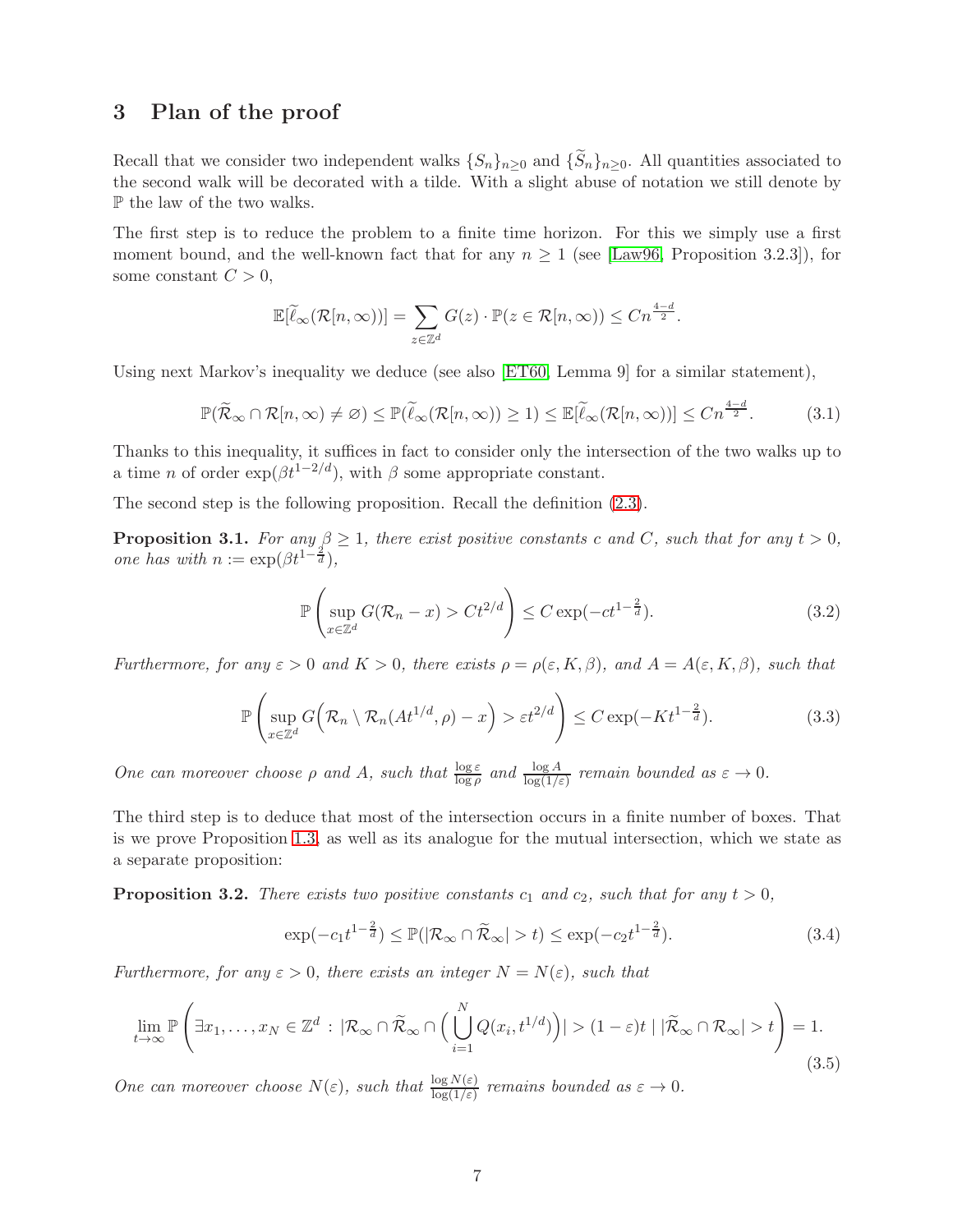The lower bound in  $(3.4)$  follows of course from  $(1.2)$ , but for the sake of completeness, we provide another independent argument based on [\[AS17\]](#page-18-0), which makes the proof of Propositions [1.3](#page-2-0) and [3.2](#page-6-2) independent of [\[BBH04\]](#page-19-1). The upper bound in [\(3.4\)](#page-6-1) on the other hand simply follows from Lemma [2.1,](#page-4-2) together with [\(3.1\)](#page-6-3) and [\(3.2\)](#page-6-4). Now concerning [\(3.5\)](#page-6-5), note that it would follow as well from [\(3.1\)](#page-6-3), [\(3.3\)](#page-6-6) and Lemma [2.1,](#page-4-2) if we could combine it with Theorem [2.4,](#page-5-2) since we just need to show that the set  $\mathcal{R}_n(At^{1/d}, \rho)$  can be covered by a finite number of cubes. This would be fine indeed, if we could choose the constants A and  $\rho$  given by [\(3.3\)](#page-6-6) as large as wanted, so to satisfy the condition [\(2.4\)](#page-5-3). However, since in fact they may be small, we use instead Theorem [2.5.](#page-5-4)

The rest of the proof relies on the results of [\[BBH04,](#page-19-1) [Phet12\]](#page-19-2), and [\(1.2\)](#page-0-0). We first reduce the region where most of the intersection occurs, from an arbitrary finite number of boxes to a unique, possibly enlarged, one; in other words we prove Theorem [1.2.](#page-1-0) This part is based on the concavity of the map  $t \mapsto t^{1-2/d}$ , which implies that distributing the total intersection t on more than one box increases the cost of the deviations. Note that it is crucial here to know the exact constant in the exponential, which is why we need  $(1.2)$ . We also use some surgery on the trajectories of the two walks; that is first a decomposition into excursions between the various boxes, and then a cutting/gluing argument to ensure that intersections inside each box occur in time-windows of order  $t$ , so to make  $(1.2)$  applicable. Finally, the same operation of surgery allows also to deduce Theorem [1.1](#page-1-1) from Theorem [1.2](#page-1-0) and [\(1.2\)](#page-0-0).

Now the end of the proof is organized as follows. We first prove Proposition [3.1](#page-6-7) in Section [4.](#page-7-0) We then prove Propositions [1.3](#page-2-0) and [3.2](#page-6-2) in Section [5,](#page-11-0) and finally we conclude the proofs of Theorems [1.1](#page-1-1) and [1.2](#page-1-0) in Section [6.](#page-13-0)

### <span id="page-7-0"></span>4 Proof of Proposition [3.1](#page-6-7)

We first introduce a decomposition of the range into subsets according to the occupation density of their neighborhoods, at different scales and bound the cardinality of each subset using Theorem [2.4.](#page-5-2) Then we prove [\(3.2\)](#page-6-4) and [\(3.3\)](#page-6-6) separately in Subsections [4.2](#page-9-0) and [4.3](#page-10-0) respectively.

#### 4.1 Multi-scale decomposition of the range

Our approach relies on a simple multi-scale analysis of the occupation densities, on which space and density are scaled together. More precisely we introduce a sequence of densities  $\{\rho_i\}_{i>0}$  and associated space-scales  $\{r_i\}_{i\geq 0}$  defined respectively, for any integer  $i \geq 0$ , by

<span id="page-7-2"></span>
$$
\rho_i := 2^{-i}, \text{ and } \rho_i \cdot r_i^{d-2} = C_0 \log n,
$$
\n(4.1)

with  $C_0$  the constant appearing in  $(2.4)$ .

It might be that on small scales, say  $r_j$  for  $j < i$ , the density around some point of the range *remains small*, whereas it overcomes  $\rho_i$  at scale  $r_i$ . To encapsulate this idea we define for  $i \geq 1$ (recall [\(2.3\)](#page-5-1) and note that by definition  $\mathcal{R}_n(r_0, \rho_0)$  is empty),

<span id="page-7-1"></span>
$$
\Lambda_i := \mathcal{R}_n(r_i, \rho_i) \setminus \left( \bigcup_{1 \leq j < i} \mathcal{R}_n(r_j, \rho_j) \right), \quad \text{and} \quad \Lambda_i^* = \mathcal{R}_n \setminus \left( \bigcup_{1 \leq j < i} \mathcal{R}_n(r_j, \rho_j) \right). \tag{4.2}
$$

When dealing with these sets we will use two facts: on one hand for each  $i \geq 1$ ,  $\Lambda_i$  is a subset of  $\mathcal{R}_n(r_i, \rho_i)$ , and thus Theorem [2.4](#page-5-2) will provide some control on its volume. On the other hand,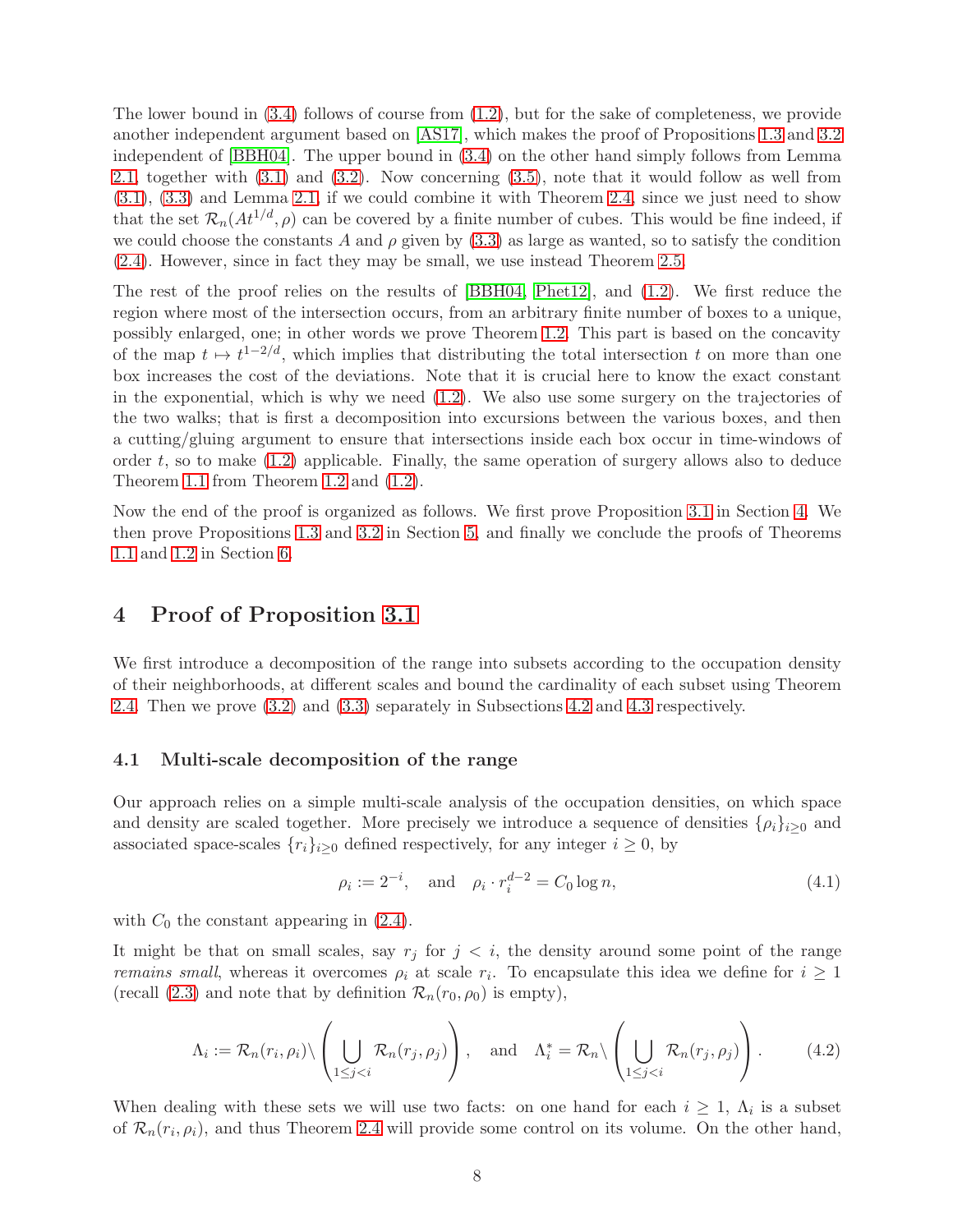using that  $\Lambda_i^* \subseteq \mathcal{R}_n(r_{i-1}, \rho_{i-1})^c$ , and by cutting a box into  $2^d$  disjoint sub-boxes of side-length twice smaller, we can see that

<span id="page-8-3"></span>
$$
|\Lambda_i^* \cap Q(z, r_{i-1})| \le 2^d \rho_{i-1} r_{i-1}^d, \quad \text{for all } z \in \mathbb{Z}^d, \text{ and all } i > 0.
$$
 (4.3)

Note also that since  $\Lambda_i \subseteq \Lambda_i^*$ , the same bounds hold for  $\Lambda_i$ .

By Theorem [2.4,](#page-5-2) we have for some constant  $\kappa > 0$ , for any  $\lambda > 0$ , and any  $i \ge 1$ ,

<span id="page-8-0"></span>
$$
\mathbb{P}(|\Lambda_i| > \lambda) \le \exp(-\kappa \rho_i^{2/d} \cdot \lambda^{1-2/d}).\tag{4.4}
$$

Note also that since  $|\mathcal{R}_n| \leq n+1$ , the set  $\Lambda_i$  is empty when  $\rho_i r_i^d > n+1$ , or equivalently when  $C_0 r_i^2 \log n > n + 1$ . In particular, for *n* large enough,

<span id="page-8-1"></span>
$$
\Lambda_i = \varnothing, \quad \text{for all } i > (d-2)\log_2(n). \tag{4.5}
$$

Now for  $L > 0$ , define the good event:

$$
\mathcal{E}_L := \left\{ |\Lambda_i| \le \rho_i^{-\frac{2}{d-2}} \cdot Lt, \text{ for all } i \ge 1 \right\}.
$$

Then [\(4.4\)](#page-8-0) and [\(4.5\)](#page-8-1) show that for some constant  $C > 0$ ,

<span id="page-8-2"></span>
$$
\mathbb{P}(\mathcal{E}_L^c) \le C \log_2(n) \exp(-\kappa (Lt)^{1-\frac{2}{d}}) \le C \exp(-\frac{\kappa}{2} \cdot (Lt)^{1-\frac{2}{d}}). \tag{4.6}
$$

Now to motivate the definition of the sets  $\Lambda_i$ , and as a warmup for future computations in the next subsections, let us bound  $\sup_{x \in \Lambda_i} G(\Lambda_i - x)$ . We first write for  $x \in \Lambda_i$ ,

$$
G(\Lambda_i - x) = G((\Lambda_i - x) \cap Q(0, r_{i-1})) + G((\Lambda_i - x) \cap Q(0, r_{i-1})^c).
$$

We then use Lemma [2.3](#page-5-0) to bound the second term. This yields

$$
G((\Lambda_i - x) \cap Q(0, r_{i-1})^c) \leq C \rho_{i-1}^{1-\frac{2}{d}} \cdot |\Lambda_i|^{2/d}.
$$

For the first term we use that by definition  $|\Lambda_i \cap Q(x,r_j)| \le \rho_j r_j^d$ , for all  $j < i$ . This yields

$$
G((\Lambda_i - x) \cap Q(0, r_{i-1})) = G((\Lambda_i - x) \cap Q(0, r_0)) + \sum_{j=1}^{i-1} G((\Lambda_i - x) \cap Q(0, r_j) \setminus Q(0, r_{j-1}))
$$
  

$$
\stackrel{(2.1)}{\leq} G(Q(0, r_0)) + C \sum_{j=1}^{i-1} \frac{\rho_j r_j^d}{r_{j-1}^{d-2}} \stackrel{\text{Lemma 2.2}}{\leq} C \left\{ r_0^2 + \sum_{j=1}^{i-1} \frac{\log n}{r_j^{d-4}} \right\}
$$
  

$$
\leq C \left\{ r_0^2 + \frac{\log n}{r_0^{d-4}} \right\} \leq C (\log n)^{\frac{2}{d-2}} \leq C t^{2/d},
$$

with a constant C that is independent of  $x \in \Lambda_i$ . Altogether this gives

$$
\sup_{x \in \Lambda_i} G(\Lambda_i - x) \le C(t^{2/d} + \rho_{i-1}^{1-\frac{2}{d}} |\Lambda_i|^{2/d}).
$$

Now on the events  $\mathcal{E}_L$ , we get a bound  $Ct^{2/d}$ , for another constant C that only depends on L. These bounds are however not sufficient to prove the results we need, since there are order  $\log n$  sets  $\Lambda_i$ to consider, but the idea of the proofs in the next two subsections will be similar.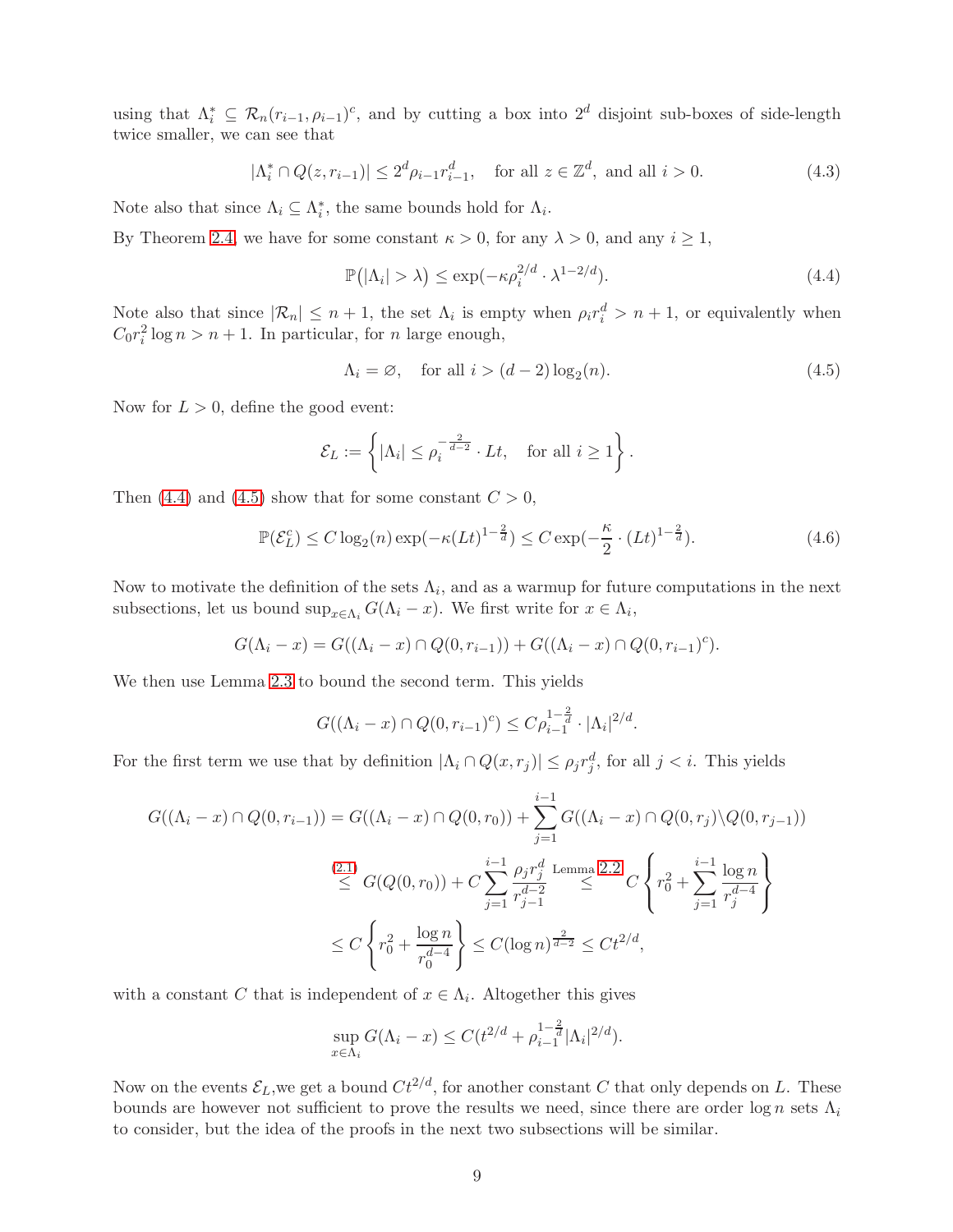### <span id="page-9-0"></span>4.2 Proof of [\(3.2\)](#page-6-4)

We claim that for some constant  $C > 0$ , it holds

<span id="page-9-1"></span>
$$
\mathcal{E}_1 \subseteq \{ \sup_{x \in \mathbb{Z}^d} G(\mathcal{R}_n - x) \le Ct^{2/d} \}. \tag{4.7}
$$

By [\(4.6\)](#page-8-2), this would imply the desired result, so let us prove [\(4.7\)](#page-9-1) now.

Assume that the event  $\mathcal{E}_1$  holds, and let us bound sup<sub>x∈Zd</sub>  $G(\mathcal{R}_n - x)$ .

We fix some x, and divide space into concentric shells as follows: for integers  $k \geq 1$ , set

$$
\mathcal{S}_k := Q(x, r_k) \backslash Q(x, r_{k-1}),
$$

and  $S_0 = Q(x, r_0)$ . Then we use additivity to write

$$
G(\mathcal{R}_n - x) = \sum_{k \geq 0} G(\mathcal{S}_k \cap \mathcal{R}_n).
$$

By Lemma [2.2](#page-4-1) and [\(2.1\)](#page-4-0), one has on  $\mathcal{E}_1$ ,

$$
G(\mathcal{R}_n \cap \mathcal{S}_0) \le G(\mathcal{S}_0) \le Cr_0^2 \le C(\log n)^{\frac{2}{d-2}} \le Ct^{2/d},\tag{4.8}
$$

with  $C$  some positive constant, whose value might change from line to line. Furthermore, for any  $k \geq 1$ , recalling [\(4.2\)](#page-7-1),

$$
G(\mathcal{S}_k \cap \mathcal{R}_n) = \sum_{j=1}^k G(\mathcal{S}_k \cap \Lambda_j) + G(\mathcal{S}_k \cap \Lambda_{k+1}^*).
$$

By [\(2.1\)](#page-4-0) and [\(4.3\)](#page-8-3), one has for any  $k \geq 1$ ,

$$
G(\mathcal{S}_k \cap \Lambda_{k+1}^*) \leq C \cdot \frac{|\mathcal{S}_k \cap \Lambda_{k+1}^*|}{r_{k-1}^{d-2}} \leq C \cdot \frac{\rho_k r_k^d}{r_{k-1}^{d-2}} \leq C \cdot \frac{\log n}{r_k^{d-4}},
$$

using also  $(4.1)$  for the last inequality. Summing over k gives

$$
\sum_{k\geq 1} G(\mathcal{S}_k \cap \Lambda_{k+1}^*) \leq C \frac{\log n}{r_0^{d-4}} \leq C (\log n)^{1 - \frac{d-4}{d-2}} \leq C (\log n)^{\frac{2}{d-2}} \leq Ct^{2/d}.
$$

On the other hand by Lemma [2.3,](#page-5-0) for any  $j \ge 1$ , on  $\mathcal{E}_1$ ,

$$
\sum_{k\geq j} G(\mathcal{S}_k \cap \Lambda_j) = G(\Lambda_j \cap Q(x, r_{j-1})^c) \leq C \rho_{j-1}^{1-\frac{2}{d}} |\Lambda_j|^{2/d} \leq C \rho_j^{1-\frac{2}{d}(1+\frac{2}{d-2})} t^{2/d} \leq C \rho_j^{\frac{d-4}{d-2}} t^{2/d}.
$$

Summing over  $j \geq 1$ , gives

$$
\sum_{j\geq 1}\sum_{k\geq j}G(\mathcal{S}_k\cap\Lambda_j)\leq Ct^{2/d},
$$

which concludes the proof of [\(4.7\)](#page-9-1), and [\(3.2\)](#page-6-4).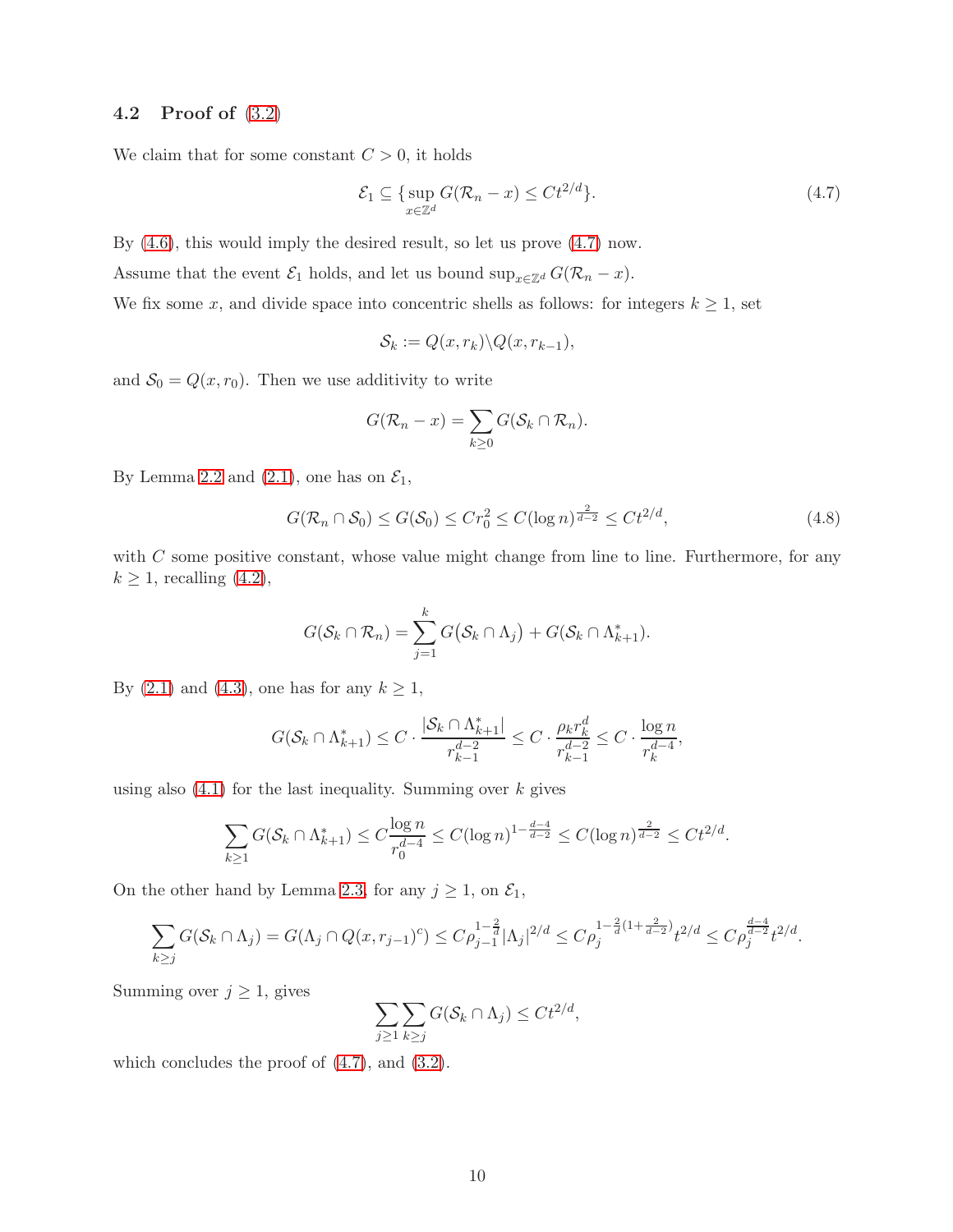### <span id="page-10-0"></span>4.3 Proof of [\(3.3\)](#page-6-6)

Let us give some  $\varepsilon$  and K, and then fix L such that  $\mathbb{P}(\mathcal{E}_L^c) \leq C \exp(-Kt^{1-2/d})$ , which is always possible by  $(4.6)$ .

Next, for  $\delta > 0$ , and I some integer, define

$$
\mathcal{R}_n(I,\delta) := \bigcup_{i \leq I} \mathcal{R}_n(r_i,\delta \rho_i).
$$

We claim that one can find  $\delta \in (0,1)$  and  $I \geq 0$ , such that

<span id="page-10-1"></span>
$$
\mathcal{E}_L \subseteq \{ \sup_{x \in \mathbb{Z}^d} G(\mathcal{R}_n \backslash \mathcal{R}_n(I, \delta) - x) \le \varepsilon t^{2/d} \}. \tag{4.9}
$$

This would conclude the proof, since for any fixed I and  $\delta$ , one can find A and  $\rho$ , such that

$$
\mathcal{R}_n(I,\delta) \subseteq \mathcal{R}_n(At^{1/d},\rho).
$$

So let us prove [\(4.9\)](#page-10-1) now. Fix some  $x \in \mathbb{Z}^d$ , and consider the decomposition of space into concentric shells  $(\mathcal{S}_k)_{k>0}$ , as in the previous subsection. By Lemma [2.2,](#page-4-1) one has

$$
G((\mathcal{R}_n \backslash \mathcal{R}_n(I,\delta)) \cap \mathcal{S}_0) \leq C\delta^{2/d}r_0^2 \leq C\delta^{2/d}t^{2/d},
$$

and for any  $1 \leq k \leq I$ , by  $(2.1)$ ,

$$
G((\mathcal{R}_n \backslash \mathcal{R}_n(I,\delta)) \cap \mathcal{S}_k) \leq \frac{C \delta \rho_k r_k^d}{r_{k-1}^{d-2}} \leq C \delta \frac{\log n}{r_k^{d-4}}.
$$

Thus, summing over  $k \leq I$ , yields

$$
\sum_{1 \leq k \leq I} G((\mathcal{R}_n \backslash \mathcal{R}_n(I, \delta)) \cap \mathcal{S}_k) \leq C \delta \frac{\log n}{r_0^{d-4}} \leq C \delta t^{2/d}.
$$

On the other hand, since for any  $\delta \leq 1$ ,  $\cup_{i\leq I}\Lambda_i \subseteq \mathcal{R}_n(I,\delta)$ , one has for any  $k > I$ ,

$$
G((\mathcal{R}_n \backslash \mathcal{R}_n(I,\delta)) \cap \mathcal{S}_k) \leq \sum_{j=I+1}^k G(\Lambda_j \cap \mathcal{S}_k) + G(\Lambda_{k+1}^* \cap \mathcal{S}_k),
$$

and the same bounds as in the previous subsection give on  $\mathcal{E}_L$ ,

$$
\sum_{k\geq I+1} G((\mathcal{R}_n\setminus\mathcal{R}_n(I,\delta))\cap\mathcal{S}_k)\leq Ct^{2/d}\sum_{j\geq I+1}\rho_j^{\frac{d-4}{d-2}}+C\sum_{k\geq I+1}\frac{\log n}{r_k^{d-4}}\leq C\rho_I^{\frac{d-4}{d-2}}t^{2/d}.
$$

Altogether, we see that by choosing I large enough, and  $\delta$  small enough, we get [\(4.9\)](#page-10-1), concluding the proof of [\(3.3\)](#page-6-6). Finally the fact that  $1/\rho$  and A can be chosen, so that they grow at most polynomially in  $1/\varepsilon$  is by construction.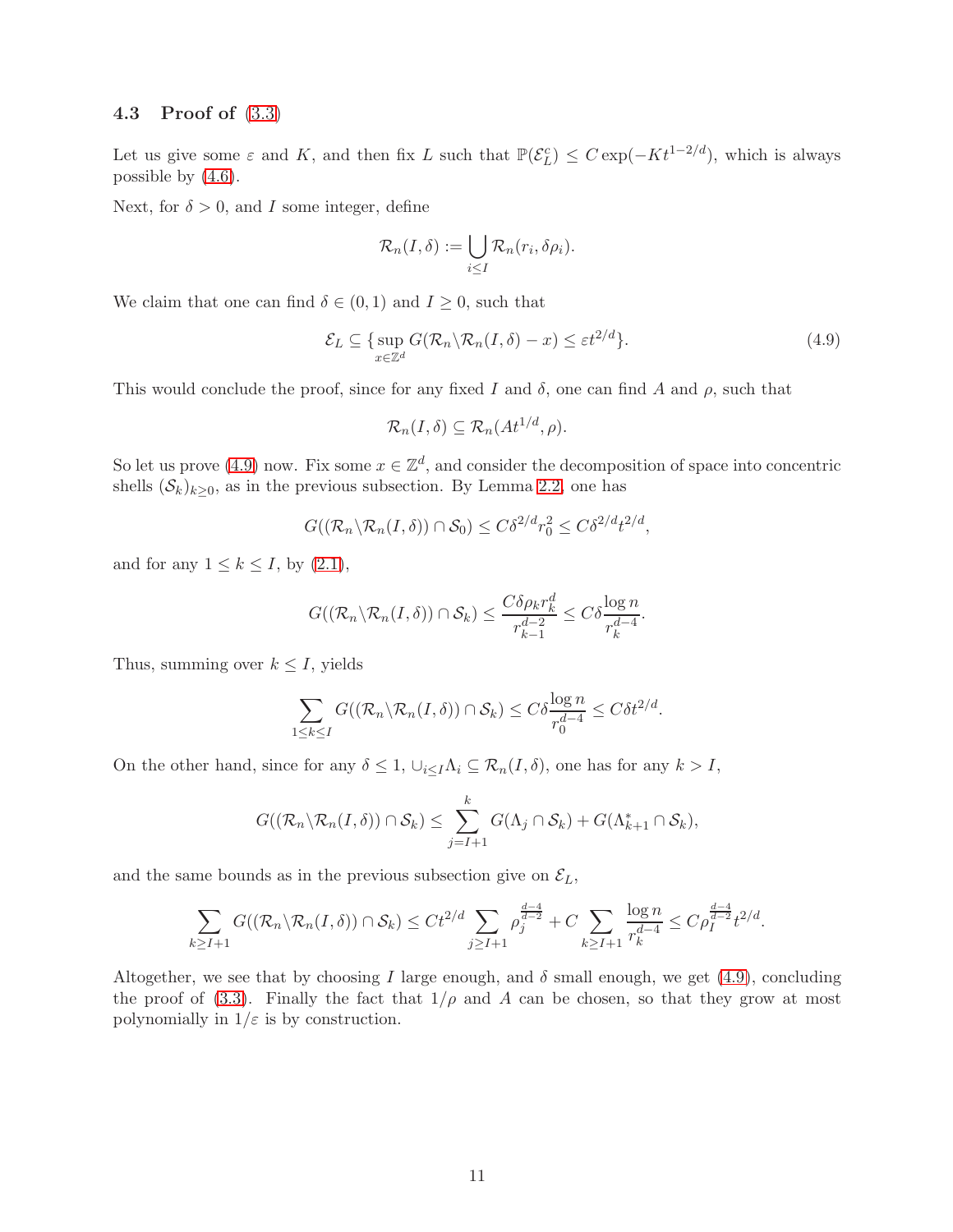### <span id="page-11-0"></span>5 Proof of Propositions [1.3](#page-2-0) and [3.2](#page-6-2)

### 5.1 Proof of [\(1.6\)](#page-2-1) and [\(3.4\)](#page-6-1).

We start with the lower bounds. Note that it suffices to do it for the intersection of two ranges, that is for [\(3.4\)](#page-6-1), and for a finite time horizon. For this we use Proposition 4.1 from [\[AS17\]](#page-18-0), which entails the following fact:

<span id="page-11-1"></span>**Proposition 5.1** ([\[AS17\]](#page-18-0)). Assume  $d \geq 3$ . There are positive constants  $\rho$ ,  $\kappa$  and C, such that for n large enough, for any subset  $\Lambda \subseteq Q(0, n^{1/d})$ , with  $|\Lambda| > C$ , one has

$$
\mathbb{P}(|\mathcal{R}_n \cap \Lambda| > \rho|\Lambda|) \ge \exp(-\kappa \cdot n^{1-2/d}).
$$

Note that Proposition 4.1 in [\[AS17\]](#page-18-0) is stated for dimension 3 only, but its proof applies mutatis mutandis in higher dimension.

Now for  $\alpha = 1/\rho^2$  we force, at a cost given by Proposition [5.1,](#page-11-1) the range  $\widetilde{\mathcal{R}}_{\alpha t}$  to cover a fraction  $\rho$ of  $Q(0,r)$  with  $r = (\alpha t)^{1/d}$ , and in turn force  $\mathcal{R}_{\alpha t}$  to cover a fraction  $\rho$  of  $\widetilde{\mathcal{R}}_{\alpha t} \cap Q(0,r)$ . Observe that one has the inclusion

$$
\{|\widetilde{\mathcal{R}}_{\alpha t} \cap Q(0,r)| > \rho r^d\} \cap \{|\mathcal{R}_{\alpha t} \cap \widetilde{\mathcal{R}}_{\alpha t} \cap Q(0,r)| > \rho |\widetilde{\mathcal{R}}_{\alpha t} \cap Q(0,r)|\} \subseteq \{|\mathcal{R}_{\alpha t} \cap \widetilde{\mathcal{R}}_{\alpha t}| > \rho^2 r^d = t\},\
$$

which concludes the proof of the lower bounds.

Concerning the upper bounds, as was already mentioned, they simply follow from  $(3.1)$ ,  $(3.2)$  (say with  $\beta = 1$ ), together with Lemma [2.1.](#page-4-2)

#### 5.2 Proof of [\(1.7\)](#page-2-2) and [\(3.5\)](#page-6-5)

We first state and prove a corollary of Theorem [2.5](#page-5-4) (and the remark following it), which might be of general interest. Recall that  $\mathcal{X}_r$  is the collection of finite subsets of  $\mathbb{Z}^d$ , whose points are at distance at least r from each other, and for N positive integer, let  $\mathcal{X}_{r,N}$  be the subset of  $\mathcal{X}_r$  formed by subsets of cardinality N.

<span id="page-11-2"></span>**Proposition 5.2.** Let  $\{S_n\}_{n\geq 0}$  and  $\{\widetilde{S}_n\}_{n\geq 0}$  be two independent simple random walks on  $\mathbb{Z}^d$ ,  $d \geq 5$ . There exist positive constants  $\kappa$  and C, such that for any integers r and N, and any  $\rho > 0$ , satisfying

<span id="page-11-3"></span>
$$
\rho r^{d-2} > CN^{2/d} \log N,\tag{5.1}
$$

one has

<span id="page-11-4"></span>
$$
\mathbb{P}\left(\exists \mathcal{C} \in \mathcal{X}_{4r,N} : \ell_{\infty}(Q(x,r)) > \rho r^d, \ \widetilde{\mathcal{R}}_{\infty} \cap Q(x,r) \neq \varnothing, \ \forall x \in \mathcal{C}\right) \leq C \exp(-\kappa \rho r^{d-2} N^{1-\frac{2}{d}}). \tag{5.2}
$$

An important difference here with the statement of Theorem [2.5](#page-5-4) is that the set  $\mathcal C$  is not fixed in advance anymore, but this is compensated by the fact that we impose to another independent walk to visit all the cubes centered at points of  $\mathcal{C}$ .

*Proof of Proposition [5.2.](#page-11-2)* Note that by replacing r by 2r,  $\rho$  by  $\rho/2^d$ , and N by  $\lceil N/2 \rceil$  if necessary, one can consider only subsets C whose points belong to  $2r\mathbb{Z}^d\setminus\{0\}$ . Fix now such set  $C \in \mathcal{X}_{4r,N}$ , and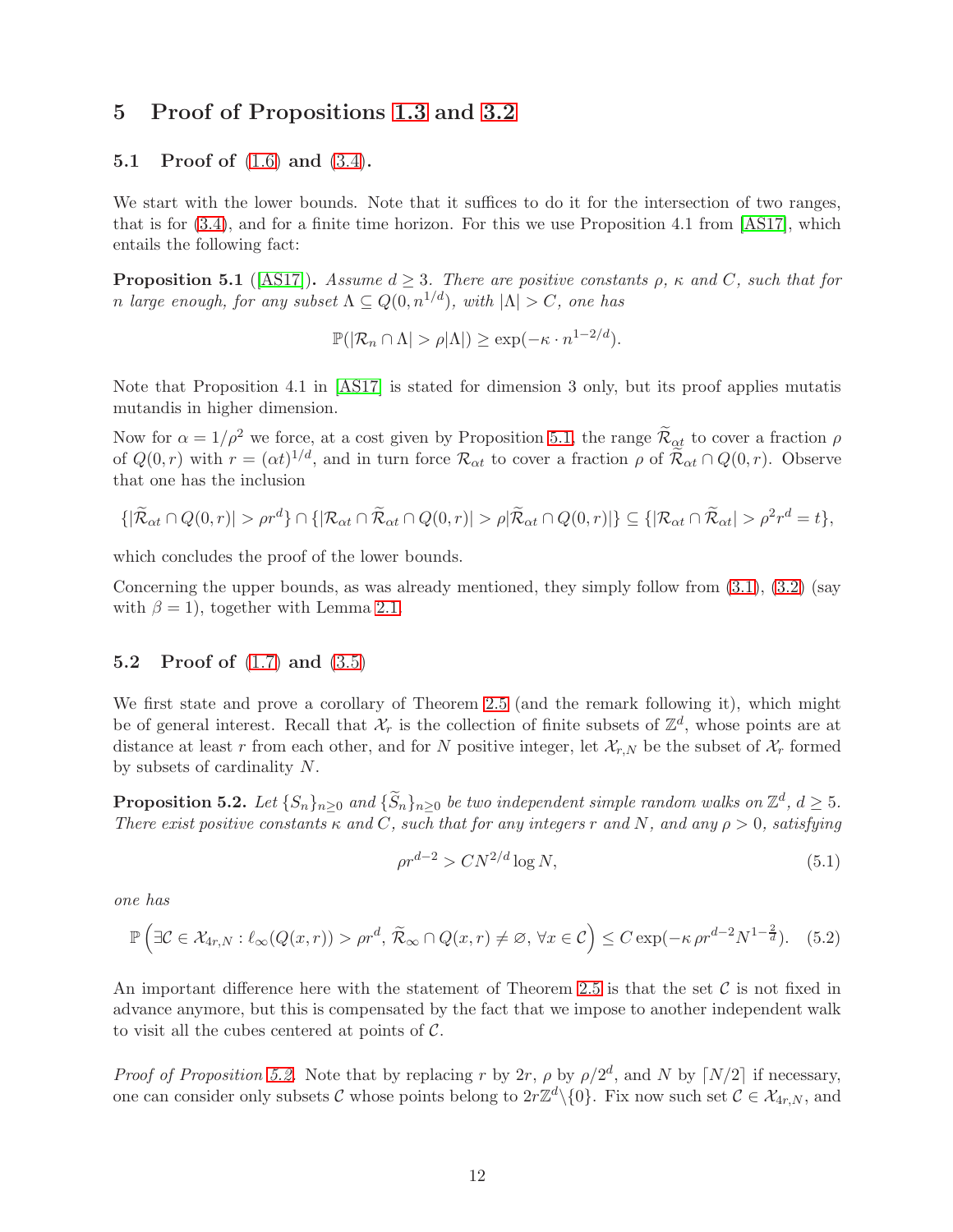denote by  $x_1, \ldots, x_N$  its elements. Note first that for any r and  $\rho$  satisfying [\(5.1\)](#page-11-3), with C large enough, Theorem [2.5](#page-5-4) (and the remark following it) yield for some constant  $\kappa$ ,

<span id="page-12-2"></span>
$$
\mathbb{P}(\ell_{\infty}(Q(x,r)) > \rho r^d, \ \forall x \in \mathcal{C}) \leq C \exp(-\kappa \rho r^{d-2} N^{1-\frac{2}{d}}). \tag{5.3}
$$

On the other hand, by [\(2.2\)](#page-4-3) one has

<span id="page-12-0"></span>
$$
\mathbb{P}(\mathcal{R}_{\infty} \cap Q(x,r) \neq \emptyset, \ \forall x \in C) \leq (Cr^{d-2})^N \cdot G(x_1,\ldots,x_N),\tag{5.4}
$$

where, denoting by  $\mathfrak{S}_N$  the set of permutations of  $\{1, \ldots, N\}$ ,

$$
G(x_1,\ldots,x_N):=\sum_{\sigma\in\mathfrak{S}_N}G(x_{\sigma_1})\prod_{i=1}^{N-1}G(x_{\sigma_{i+1}}-x_{\sigma_i}).
$$

For any  $2 > q > 1$ , using Hölder's inequality

<span id="page-12-1"></span>
$$
\sum_{x_1, ..., x_N \in 2r\mathbb{Z}^d \setminus \{0\}} G^q(x_1, ..., x_N) \le \sum_{x_1, ..., x_N \in 2r\mathbb{Z}^d \setminus \{0\}} (N!)^{q-1} \sum_{\sigma \in \mathfrak{S}_N} G^q(x_{\sigma_1}) \prod_{i=1}^{N-1} G^q(x_{\sigma_{i+1}} - x_{\sigma_i})
$$
\n
$$
\le (N!)^q \Big( \sum_{z \in 2r\mathbb{Z}^d \setminus \{0\}} G^q(z) \Big)^N.
$$
\n(5.5)

Now fix some  $2 > q > \frac{d}{d-2}$ , and note that by [\(2.1\)](#page-4-0), one has (with a possibly larger constant C),

$$
\sum_{z \in 2r\mathbb{Z}^d \setminus \{0\}} G^q(z) \leq Cr^{q(2-d)},
$$

so that  $(5.4)$  and  $(5.5)$  give,

<span id="page-12-3"></span>
$$
\sum_{x_1,\dots,x_N\in 2r\mathbb{Z}^d\backslash\{0\}} \mathbb{P}^q\big(\mathcal{R}_\infty \cap Q(x,r) \neq \varnothing, \ \forall x \in \mathcal{C}\big) \leq C^{2N} \cdot (N!)^q. \tag{5.6}
$$

 $\Box$ 

Then  $(5.3)$  and  $(5.6)$  yield

$$
\mathbb{P}(\exists \mathcal{C} \in \mathcal{X}_{4r,N} : \ell_{\infty}(Q(x,r)) > \rho r^d, \widetilde{\mathcal{R}}_{\infty} \cap Q(x,r) \neq \varnothing, \forall x \in \mathcal{C})
$$
  
\n
$$
\leq \sum_{\mathcal{C} \in \mathcal{X}_{4r,N}} \mathbb{P}(\ell_{\infty}(Q(x,r)) > \rho r^d, \forall x \in \mathcal{C}) \times \mathbb{P}(\mathcal{R}_{\infty} \cap Q(x,r) \neq \varnothing, \forall x \in \mathcal{C})
$$
  
\n
$$
\leq \sum_{\mathcal{C} \in \mathcal{X}_{4r,N}} \mathbb{P}^{2-q}(\ell_{\infty}(Q(x,r)) > \rho r^d, \forall x \in \mathcal{C}) \times \mathbb{P}^{q}(\mathcal{R}_{\infty} \cap Q(x,r) \neq \varnothing, \forall x \in \mathcal{C})
$$
  
\n
$$
\leq C^{2N}(N!)^q \cdot \exp(-\kappa(2-q)\rho r^{d-2}N^{1-\frac{2}{d}}),
$$

and we conclude the proof using the hypothesis [\(5.1\)](#page-11-3).

One can now conclude the proofs of [\(1.7\)](#page-2-2) and [\(3.5\)](#page-6-5). First we choose  $\beta$  large enough, so that the probability of the event  $\{\widetilde{\ell}_{\infty}(\mathcal{R}[n,\infty)) \geq 1\}$  is negligible, when we take  $n = \exp(\beta t^{1-2/d})$ , which is always possible by [\(3.1\)](#page-6-3) and the lower bound in [\(3.4\)](#page-6-1).

Next, by Lemma [2.1](#page-4-2) and [\(3.3\)](#page-6-6), it suffices to show that for any fixed  $A > 0$  and  $\rho \in (0,1)$ , the set  $\mathcal{R}_n(At^{1/d}, \rho) \cap \widetilde{\mathcal{R}}_{\infty}$  can be covered by at most N disjoint cubes of side length  $At^{1/d}$ , for some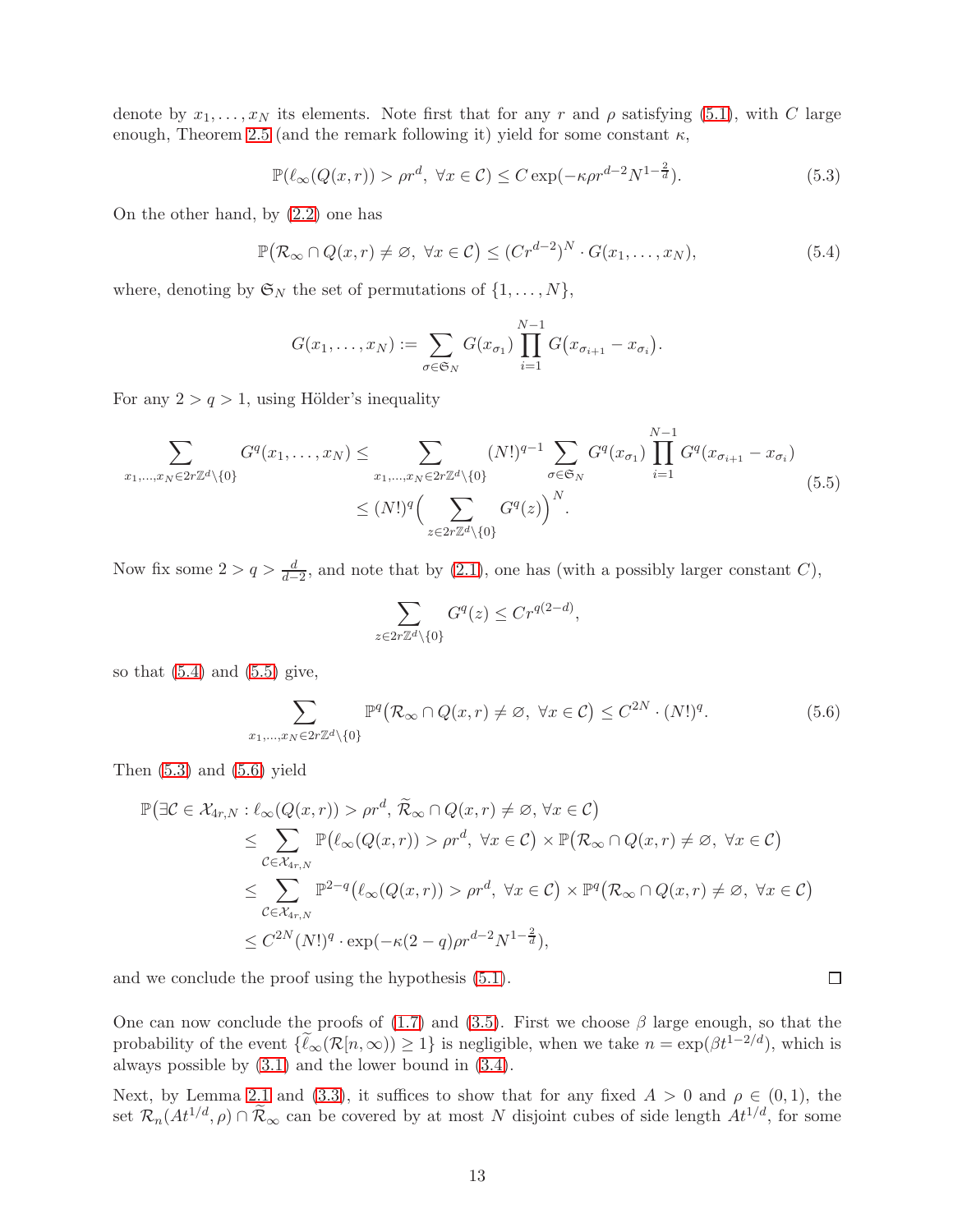well-chosen constant  $N \in \mathbb{N}$ . To see this, we first fix the constant N large enough, such that the bound obtained in [\(5.2\)](#page-11-4) with  $r = At^{1/d}$ , is negligible when compared to the lower bound in [\(3.4\)](#page-6-1).

Then we define inductively a sequence of boxes as follows. First if the set  $\mathcal{R}_n(At^{1/d}, \rho) \cap \widetilde{\mathcal{R}}_{\infty}$  is nonempty, pick some point  $x_1$  in it. Then, if the set  $\mathcal{R}_n(At^{1/d}, \rho) \cap \tilde{\mathcal{R}}_{\infty} \cap Q(x_1, 4At^{1/d})^c$  is empty, stop the procedure. Otherwise pick some  $x_2$  in it, and continue like this until we exhaust all points of  $\mathcal{R}_n(At^{1/d}, \rho) \cap \widetilde{\mathcal{R}}_{\infty}$ . Note that the points we define by this procedure  $x_1, x_2, \ldots$  are all at distance at least  $4At^{1/d}$  one from each other by definition. Furthermore, for each i, one has by definition  $|Q(x_i, At^{1/d}) \cap \mathcal{R}_n| \ge \rho A^d t$ . Thus by Proposition [5.2,](#page-11-2) the probability that we end up with more than  $N$  cubes is negligible. Finally this means that with (conditional) probability going to 1, as  $t \to \infty$ , we can cover  $\mathcal{R}_n(At^{1/d}, \rho) \cap \widetilde{\mathcal{R}}_{\infty}$  by at most N cubes of side length  $4At^{1/d}$ , which concludes the proofs of [\(1.7\)](#page-2-2) and [\(3.5\)](#page-6-5) (since each such cube is in turn the union of only a fixed number of cubes of side length  $t^{1/d}$ ). Moreover, if A and  $1/\rho$  grow at most polynomially in  $1/\varepsilon$ , then N also by construction.

### <span id="page-13-0"></span>6 Proof of Theorems [1.1](#page-1-1) and [1.2](#page-1-0)

Let us define  $\mathcal{I}_{\infty} := \lim_{b \to \infty} \mathcal{I}(b)$ , with  $\mathcal{I}(b)$  as in [\(1.2\)](#page-0-0). Since it is easier to realize a large intersection in infinite time, rather than in any finite time, we already know that

<span id="page-13-3"></span>
$$
\liminf_{t \to \infty} \frac{1}{t^{1 - \frac{2}{d}}} \log \mathbb{P}(|\mathcal{R}_{\infty} \cap \widetilde{\mathcal{R}}_{\infty}| \ge t) \ge -\mathcal{I}_{\infty}.
$$
\n(6.1)

The proofs of Theorems [1.1](#page-1-1) and [1.2](#page-1-0) are now based on the following result.

<span id="page-13-1"></span>**Proposition 6.1.** For k, L, and t some positive integers, and  $\delta \in (0,1)$  some real, define

$$
\mathcal{A}(k,L,\delta,t) := \left\{ \exists x_1,\ldots,x_k \in \mathbb{Z}^d \; : \; \begin{array}{l} \|x_i - x_j\| \geq L^2 t^{1/d} \quad \forall i \neq j \\ |\mathcal{R}_{\infty} \cap \widetilde{\mathcal{R}}_{\infty} \cap Q(x_i, L t^{1/d})| \geq \delta t \quad \forall 1 \leq i \leq k \\ |\mathcal{R}_{\infty} \cap \widetilde{\mathcal{R}}_{\infty} \cap (\bigcup_{i=1}^k Q(x_i, L t^{1/d}))| \geq t \end{array} \right\}.
$$

There exist  $C > 0$  and  $L_0 \ge 1$ , such that for any  $L \ge L_0$ ,  $k \le L$ , and  $\delta \in (0,1)$ ,

$$
\limsup_{t\to\infty}\frac{1}{t^{1-\frac{2}{d}}}\log\mathbb{P}(\mathcal{A}(k,L,\delta,t))\leq -\mathcal{I}_{\infty}\left(1+(1-\frac{1}{2^{2/d}})[(k-1)\delta]^{1-2/d}\right)+\frac{C\log k}{\log L}.
$$

Note that Theorem [1.1](#page-1-1) follows from Theorem [1.2](#page-1-0) and Proposition [6.1,](#page-13-1) applied with  $k = 1$ . Now before we prove Proposition [6.1,](#page-13-1) let us see how it allows to prove Theorem [1.2](#page-1-0) as well.

*Proof of Theorem [1.2.](#page-1-0)* For  $N \geq 1$  some integer and  $t > 0$ , define the event

$$
\mathcal{B}_{N,t}:=\left\{\exists x_1,\ldots,x_N\in\mathbb{Z}^d\,:\,|\mathcal{R}_{\infty}\cap\widetilde{\mathcal{R}}_{\infty}\cap\left(\bigcup_{i=1}^N Q(x_i,t^{1/d})\right)|\geq t\right\},\,
$$

and for  $L \geq 1$  another integer, set

$$
\mathcal{B}_{N,L,t} := \left\{ \exists x_1, \dots, x_N \in \mathbb{Z}^d : \begin{array}{l} \|x_i - x_j\| \ge L^2 t^{1/d} & \forall i \ne j \\ |\mathcal{R}_{\infty} \cap \widetilde{\mathcal{R}}_{\infty} \cap \left( \bigcup_{i=1}^N Q(x_i, L t^{1/d}) \right)| \ge t \end{array} \right\}.
$$
 (6.2)

We claim that for any  $N \geq 1$ ,  $L_0 \geq 1$ , and  $t > 0$ , one has

<span id="page-13-2"></span>
$$
\mathcal{B}_{N,t} \subseteq \{B_{N,L,t} : L = L_0, \dots, (2L_0)^{2^N}\}.
$$
\n(6.3)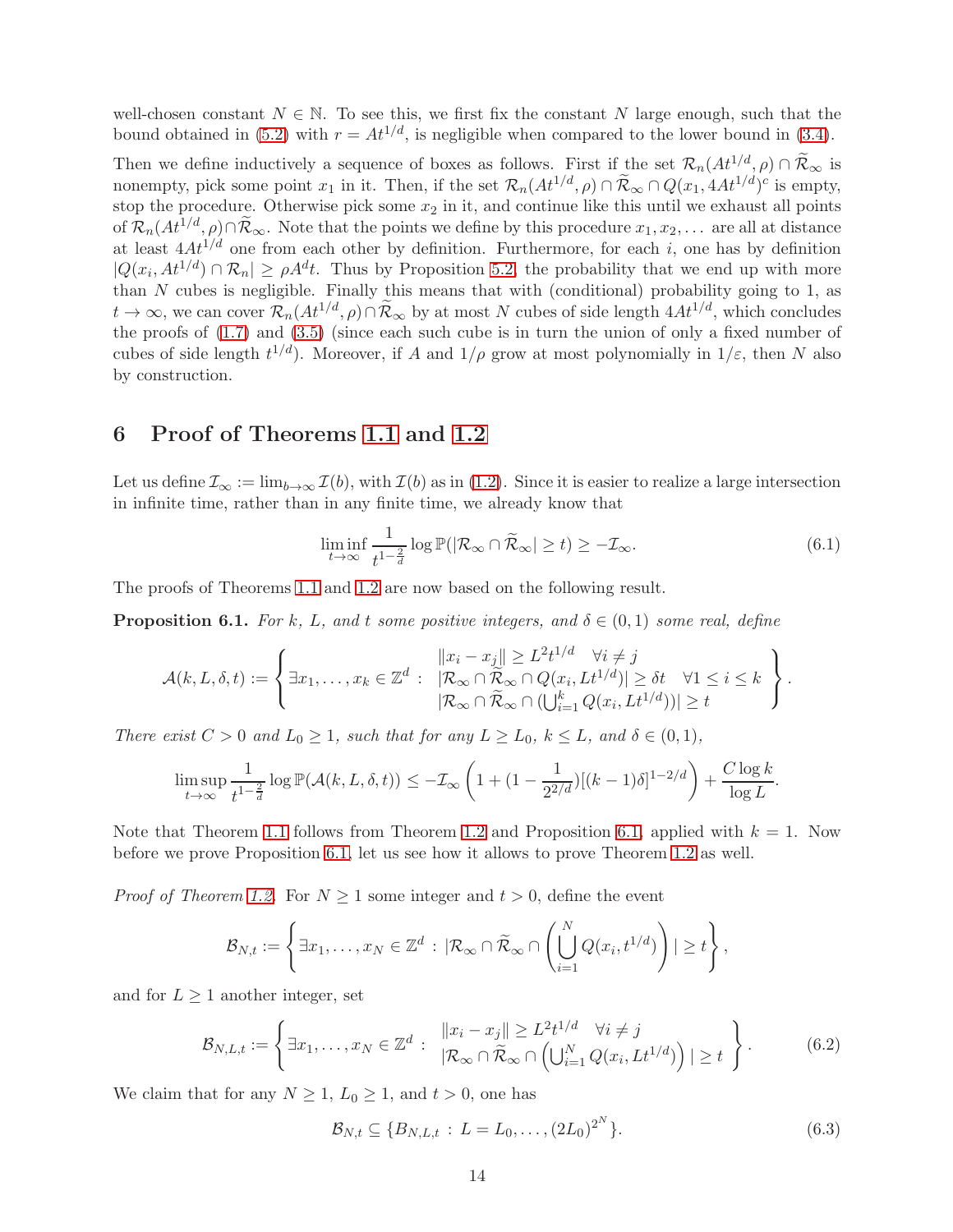Indeed, assume  $\mathcal{B}_{N,t}$  holds, and consider  $x_1, \ldots, x_N$  realizing this event. Let also  $I_0 := \{1, \ldots, N\}$ . If the  $(x_i)_{i\in I_0}$  are all at distance at least  $L_0^2 t^{1/d}$  one from each other, we stop and  $\mathcal{B}_{N,L_0,t}$  holds. If not, consider the first index i, such that  $x_i$  is at distance smaller than  $L_0^2 t^{1/d}$  from one of the  $x_j$ , with  $j < i$ , and set  $I_1 = I_0 \setminus \{i\}$ . Set also  $L_1 = (2L_0)^2$ , and restart the algorithm with  $I_1$  and  $L_1$  in place of  $I_0$  and  $L_0$  respectively. Since this procedure stops in at most N steps, we deduce well [\(6.3\)](#page-13-2) (note that we may end up with less than N points, but since we do not impose the intersection of the ranges with all cubes being nonempty, we may always add arbitrary some distant points at the end). Next, let  $K > 0$  be some fixed constant. We claim that for any reals  $\varepsilon \in (0,1)$ ,  $t > 0$ , and any integers  $N \leq \varepsilon^{-K}$ ,  $L \geq 1$ , one has

<span id="page-14-0"></span>
$$
\mathcal{B}_{N,L,t} \subseteq \bigcup_{k=1}^{N} \mathcal{A}\left(k, L, \frac{\varepsilon^{\frac{d}{d-1}}}{2^{(d-1)K}k}, (1-\varepsilon)t\right).
$$
\n(6.4)

To see this, assume that the event  $\mathcal{B}_{N,L,t}$  holds, and consider  $x_1, \ldots, x_N$  realizing it. Set  $k_0 = N$ , and  $J_0 = \{1, \ldots, N\}$ , and then let

$$
J_1 := \{ i \in J_0 \, : \, |\mathcal{R}_{\infty} \cap \widetilde{\mathcal{R}}_{\infty} \cap Q(x_i, L t^{1/d})| \geq \frac{\varepsilon}{2k_0} \}.
$$

Note that by definition of  $\mathcal{B}_{N,L,t}$  and  $J_1$ ,

$$
|\mathcal{R}_{\infty} \cap \widetilde{\mathcal{R}}_{\infty} \cap (\bigcup_{i \in J_1} Q(x_i, Lt^{1/d}))| \geq (1 - \frac{\varepsilon}{2})t.
$$

Thus if  $|J_1| \geq \varepsilon^{\frac{1}{d-1}} k_0$ , we are done, since in this case  $\mathcal{B}_{N,L,t} \subset \mathcal{A}(k_1,L,\frac{\varepsilon^{\frac{d}{d-1}}}{2k_1})$  $\frac{\overline{d-1}}{2k_1},(1-\frac{\varepsilon}{2})$  $(\frac{\varepsilon}{2})t$ , with  $k_1 := |J_1|$ . If not, define

$$
J_2 := \{ i \in J_1 \, : \, |\mathcal{R}_{\infty} \cap \widetilde{\mathcal{R}}_{\infty} \cap Q(x_i, Lt^{1/d})| \geq \frac{\varepsilon}{4k_1} \}.
$$

One has by definition,

$$
|\mathcal{R}_{\infty} \cap \widetilde{\mathcal{R}}_{\infty} \cap (\bigcup_{i \in J_2} Q(x_i, Lt^{1/d}))| \geq (1 - \frac{\varepsilon}{2} - \frac{\varepsilon}{4})t.
$$

Thus if  $|J_2| \geq \varepsilon^{\frac{1}{d-1}} k_1$ , we are done as well, and if not we continue defining inductively  $(J_i)_{i\geq 1}$  and  $(k_i)_{i\geq 1}$  as above, until either  $|J_i|\geq \varepsilon^{\frac{1}{d-1}}k_{i-1}$ , or  $|J_i|=1$ , for some *i*. Note that in the latter case one has  $\mathcal{B}_{N,L,t} \subseteq \mathcal{A}(1, L, 1-\varepsilon, (1-\varepsilon)t)$ . Since on the other hand at each step we reduce the cardinality of the set of points by a factor at least  $\varepsilon^{1/(d-1)}$ , and by hypothesis  $N \leq \varepsilon^{-K}$ , this algorithm must stop in at most  $(d-1)K$  steps, and this proves well [\(6.4\)](#page-14-0).

Recall next that Proposition [3.2](#page-6-2) says that for any  $\varepsilon$ , there exists some integer  $N = N(\varepsilon)$ , such that

$$
\lim_{t\to\infty}\mathbb{P}(\mathcal{B}_{N,(1-\varepsilon)t}\mid |\mathcal{R}_{\infty}\cap \widetilde{\mathcal{R}}_{\infty}|\geq t)=1,
$$

and furthermore, that one can find a constant K, such that  $N(\varepsilon) \leq \varepsilon^{-K}$ , at least for  $\varepsilon$  small enough. Moreover, the constant  $K$  being fixed, Proposition [6.1](#page-13-1) and the lower bound  $(6.1)$  also show that for any  $\varepsilon$  small enough, any  $L \geq \exp(1/\varepsilon)$ , and  $2 \leq k \leq L$ ,

$$
\lim_{t \to \infty} \mathbb{P}(\mathcal{A}(k, L, \frac{\varepsilon^{\frac{d}{d-1}}}{2^{(d-1)K}k}, (1-\varepsilon)^2 t) \mid |\mathcal{R}_{\infty} \cap \widetilde{\mathcal{R}}_{\infty}| \ge t) = 0.
$$

Thus Theorem [1.2](#page-1-0) follows from [\(6.3\)](#page-13-2) and [\(6.4\)](#page-14-0), taking  $L_0 \ge \exp(1/\varepsilon)$ , and noting that for any  $L \le L'$ , and  $\delta \le 1$ , one has the inclusion  $\mathcal{A}(1, L, \delta, t) \subseteq \mathcal{B}_{1, L', t}$ .  $L \leq L'$ , and  $\delta \leq 1$ , one has the inclusion  $\mathcal{A}(1, L, \delta, t) \subseteq \mathcal{B}_{1, L', t}$ .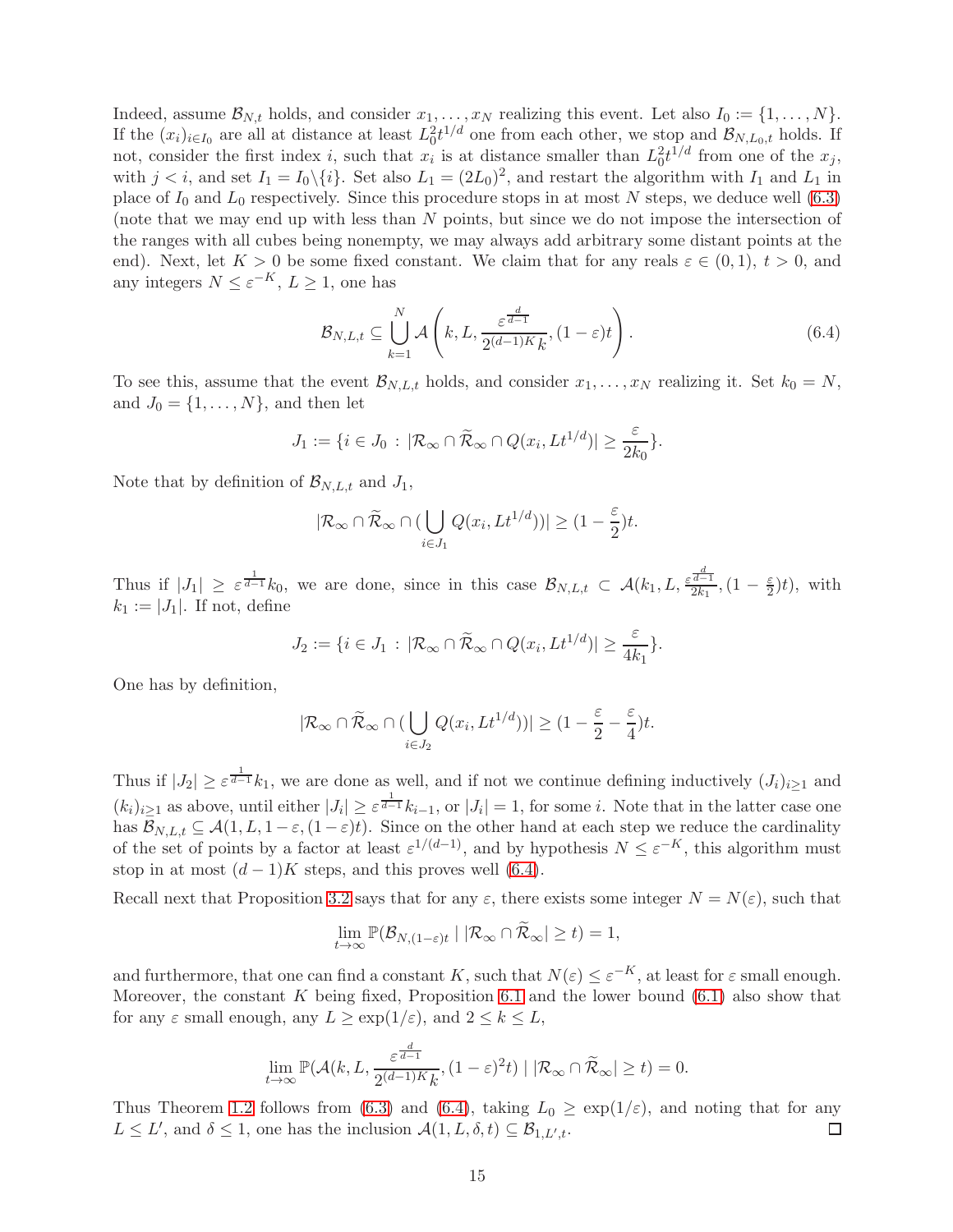It remains now to prove Proposition [6.1.](#page-13-1) For this we will need the following lemma.

<span id="page-15-1"></span>**Lemma 6.2.** Assume  $q \in (0,1]$ . For any integer  $k \geq 1$ , and  $t_1, \ldots, t_k$  positive numbers, we have

<span id="page-15-0"></span>
$$
t_1^q + \dots + t_k^q \ge \left(\sum_{i=1}^k t_i\right)^q + \left(1 - \frac{1}{2^{1-q}}\right) \left((k-1)\min_{i \le k}(t_i)\right)^q. \tag{6.5}
$$

 $\Box$ 

*Proof.* The proof is by induction. For  $k = 2$ , assume  $t_1 \ge t_2 > 0$ . Then [\(6.5\)](#page-15-0) reduces to seeing that

$$
t_1^q + \frac{1}{2^{1-q}} t_2^q \ge (t_1 + t_2)^q.
$$

If we set  $x = t_2/t_1$ , we need to show that for  $0 \le x \le 1$ ,

$$
1 + \frac{x^q}{2^{1-q}} \ge (1+x)^q.
$$

By taking derivatives of the two terms, the problem reduces to checking that  $2x < 1 + x$  for  $0 \le x \le 1$ , which is indeed true. The induction follows: set  $\alpha = 1 - 1/2^{1-q}$ , and write

$$
t_k^q + \sum_{i=1}^{k-1} t_i^q \ge t_k^q + \left(\sum_{i=1}^{k-1} t_i\right)^q + \alpha \left((k-2) \min_{i \le k-1} (t_i)\right)^q
$$
  
\n
$$
\ge \left(\sum_{i=1}^k t_i\right)^q + \alpha \left\{\min(t_k, \sum_{i=1}^{k-1} t_i)^q + \left((k-2) \min_{i \le k-1} (t_i)\right)^q\right\}
$$
  
\n
$$
\ge \left(\sum_{i=1}^k t_i\right)^q + \alpha \left\{\min(t_i)^q + \left((k-2) \min_{i \le k-1} (t_i)\right)^q\right\}
$$
  
\n
$$
\ge \left(\sum_{i=1}^k t_i\right)^q + \alpha \left((k-1) \min_{i \le k} (t_i)\right)^q,
$$

using the inequality  $a^q + b^q \ge (a+b)^q$  at the last line.

*Proof of Proposition [6.1.](#page-13-1)* The idea is to cut the two trajectories  $(S_n)_{n>0}$  and  $(\widetilde{S}_n)_{n>0}$  realizing the event  $\mathcal{A}(k, L, \delta, t)$  into excursions in a natural way, and then realizing some surgery, to compare the probability of the event to the product of the probabilities of realizing a certain intersection inside k different cubes. Now let us proceed with the details. Fix  $\underline{x}_1, \ldots, x_k \in \mathbb{Z}^d$ , with  $||x_i - x_j|| \geq L^2 t^{1/d}$ , for all  $i \neq j$ . For  $1 \leq i \leq k$ , set  $Q_i := Q(x_i, L t^{1/d})$ , and  $\overline{Q}_i := Q(x_i, L^2 t^{1/d})$ . Assume to simplify notation that all the  $x_i$  belong to  $\lfloor L^2 t^{1/d} \rfloor \mathbb{Z}^d$  (if not one can always replace them by the closest points on this lattice, and increase the side-length of the cubes  $Q_i$ , and reduce the one of the  $Q_i$ , both by an innocuous factor 2). Finally to simplify also the discussion below, we further assume that the origin does not belong to any of the cubes  $Q_i$  (minor modifications of the argument would be required otherwise, which we safely leave to the reader). Then define two sequences of stopping times  $(s_{\ell})_{\ell \geq 0}$  and  $(\tau_{\ell})_{\ell \geq 0}$  as follows. First  $s_0 = \tau_0 = 0$ , and for  $\ell \geq 1$ ,

$$
\tau_{\ell} := \inf \{ n \ge s_{\ell-1} : S_n \in \bigcup_{i=1}^k \partial Q_i \}, \quad \text{and} \quad s_{\ell} := \inf \{ n \ge \tau_{\ell} : S_n \in \bigcup_{i=1}^k \partial \overline{Q}_i \}.
$$

Let  $\mathcal{N} := \sum_{\ell=1}^{\infty} \mathbf{1}\{\tau_{\ell} < \infty\}$ , be the total number of excursions. Let  $\tau(\Lambda) := \inf\{n : S_n \in \Lambda\}$ , for the hitting time of a subset  $\Lambda \subseteq \mathbb{Z}^d$ . It follows from [\(2.1\)](#page-4-0) and [\(2.2\)](#page-4-3), that for any  $\ell \geq 1$ ,

$$
\mathbb{P}(\tau_{\ell+1} < \infty \mid \tau_{\ell} < \infty) \leq \sup_{1 \leq i \leq k} \sup_{y \in \partial \overline{Q}_i} \mathbb{P}_y(\tau(\cup_{i=1}^k Q_i) < \infty) \leq \sup_{1 \leq i \leq k} \sup_{y \in \partial \overline{Q}_i} \sum_{j=1}^k \mathbb{P}_y(\tau(Q_j) < \infty) \leq \frac{C}{L^{d-3}},
$$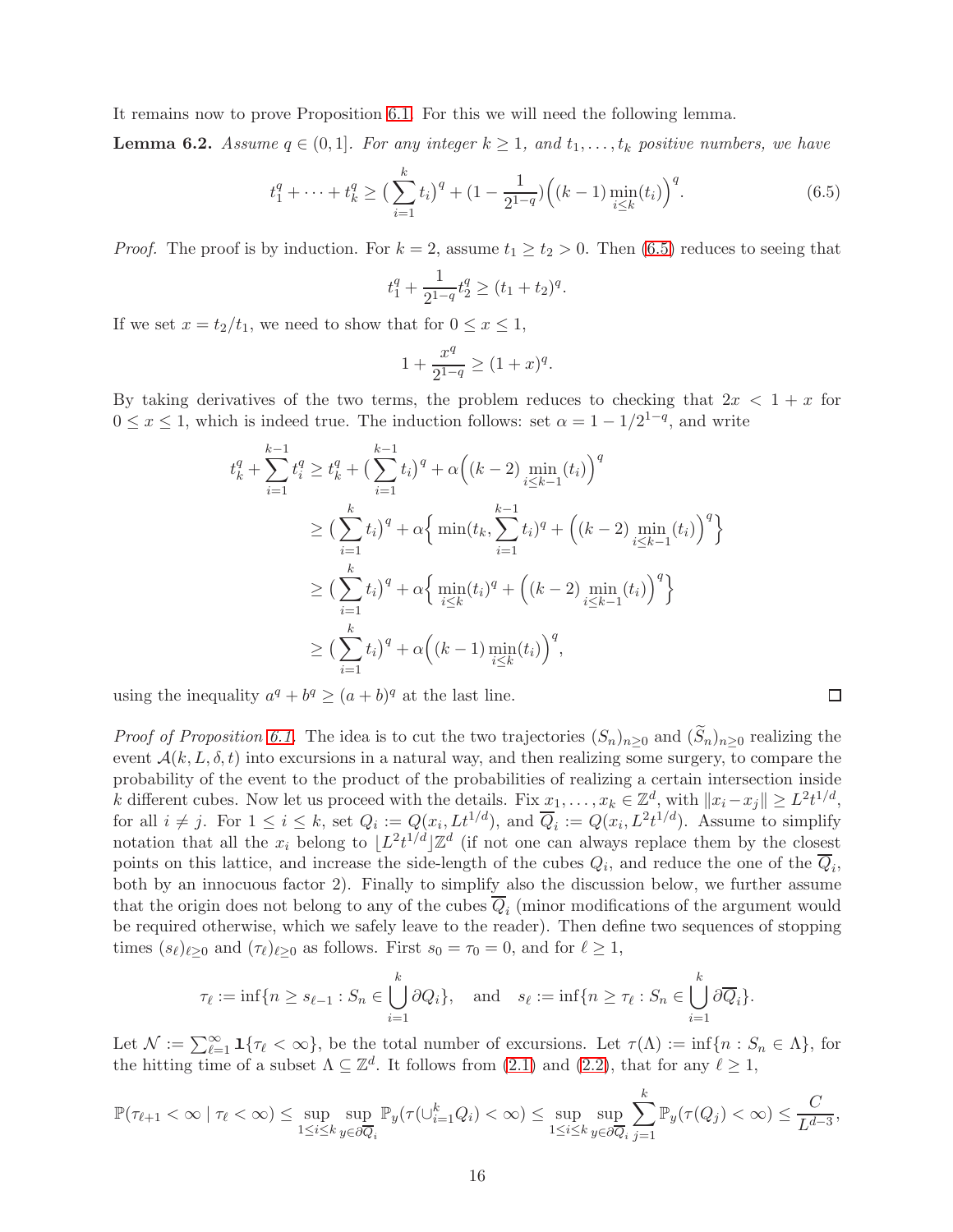for some constant  $C > 0$ , using also the hypothesis  $k \leq L$ , for the last inequality. Consequently, one has for some constant  $C_0 > 0$ , and all t large enough,

<span id="page-16-3"></span>
$$
\mathbb{P}\left(\mathcal{N}\geq \frac{C_0 t^{1-\frac{2}{d}}}{\log L}\right)\leq \exp(-2\mathcal{I}_{\infty}\cdot t^{1-\frac{2}{d}}). \tag{6.6}
$$

Now, let  $i(\ell)$  be the index of the cube to which  $S(\tau_{\ell})$  belongs, when  $\tau_{\ell}$  is finite: that is  $S(\tau_{\ell}) \in Q_{i(\ell)}$ . Define further  $\ell_1, \ldots, \ell_k$  inductively by  $\ell_1 = 1$ , and for  $j \geq 1$ ,

$$
\ell_{j+1} = \inf \{ \ell > \ell_j : i(\ell) \notin \{ i(\ell_1), \ldots, i(\ell_j) \} \}.
$$

This induces a permutation  $\sigma \in \mathfrak{S}_k$ , defined by  $\sigma(j) := i(\ell_j)$ , which represents the order of first visits of the cubes by the walk. Recall now the definition of the harmonic measure  $\mu_i$  of  $Q_i$ :

$$
\mu_i(z) := \mathbb{P}_z[\mathcal{R}[1,\infty) \cap Q_i = \varnothing], \quad \forall z \in \partial Q_i.
$$

We will need the following estimate (see Proposition 6.5.4 in [\[LL10\]](#page-19-8)): for  $y \notin Q_i$ , and  $z \in \partial Q_i$ ,

<span id="page-16-2"></span>
$$
\mathbb{P}_y[S_{\tau(Q_i)} = z \mid \tau(Q_i) < \infty] = \mu_i(z) \left[ 1 + \mathcal{O}\left(\frac{Lt^{1/d}}{\|y - x_i\|}\right) \right]. \tag{6.7}
$$

Combining it with [\(2.1\)](#page-4-0) and [\(2.2\)](#page-4-3), this yields for some constant  $c_1 > 0$ , for any  $1 \le i, j \le k$ , and any  $z \in \partial Q_j$ ,

<span id="page-16-0"></span>
$$
\sup_{y \in \partial \overline{Q}_i} \mathbb{P}_y(\tau(Q_j) < \infty, S_{\tau(Q_j)} = z) \le \frac{c_1}{L^{d-2}} \mu_j(z),\tag{6.8}
$$

and when  $i \neq j$ , we also get

<span id="page-16-1"></span>
$$
\sup_{y \in \partial \overline{Q}_i} \mathbb{P}_y(\tau(Q_j) < \infty, S_{\tau(Q_j)} = z) \le \frac{c_1}{L^{d-2}} \mu_j(z) \cdot (L^2 t^{1/d})^{d-2} G(x_j - x_i). \tag{6.9}
$$

Define analogously  $\tilde{\tau}_{\ell}$ ,  $\tilde{s}_{\ell}$ ,  $i(\ell)$ ,..., for the walk S. Then for  $1 \leq j \leq k$ , set

$$
\mathcal{I}_j := \Big|\Big(\bigcup_{\ell \,:\, i(\ell) = j} \mathcal{R}[\tau_\ell, s_\ell]\Big) \cap \Big(\bigcup_{\ell \,:\, \widetilde{i}(\ell) = j} \widetilde{\mathcal{R}}[\widetilde{\tau}_\ell, \widetilde{s}_\ell]\Big)\Big|,
$$

the number of intersections of the two walks inside the  $Q_j$ . Note that by construction,

$$
\mathcal{I}_j = |\mathcal{R}_{\infty} \cap \mathcal{R}_{\infty} \cap Q_j|, \quad \text{for all } 1 \le j \le k.
$$

Let now  $t_1, \ldots, t_k$ , and n, m be some fixed positive integers. Then consider two fixed sequences of indices  $(i_1, \ldots, i_n)$  and  $(\tilde{i}_1, \ldots, \tilde{i}_m)$ , taking values in  $\{1, \ldots, k\}$ , such that all  $j \in \{1, \ldots, k\}$  appear at least once in the two sequences. This induces two permutations  $\sigma, \tilde{\sigma} \in \mathfrak{S}_k$ , as defined above (one for each sequence). Then set

$$
G_{\sigma}(x_1,\ldots,x_k) := (L^2 t^{1/d})^{k(d-2)} \cdot G(x_{\sigma(1)}) \prod_{j=1}^{k-1} G(x_{\sigma(j+1)} - x_{\sigma(j)}).
$$

Let also for  $1 \leq j \leq k$ ,

$$
n_j := \sum_{\ell=1}^n \mathbf{1}\{i_\ell = j\}, \text{ and } m_j := \sum_{\ell=1}^m \mathbf{1}\{\tilde{i}_\ell = j\}.
$$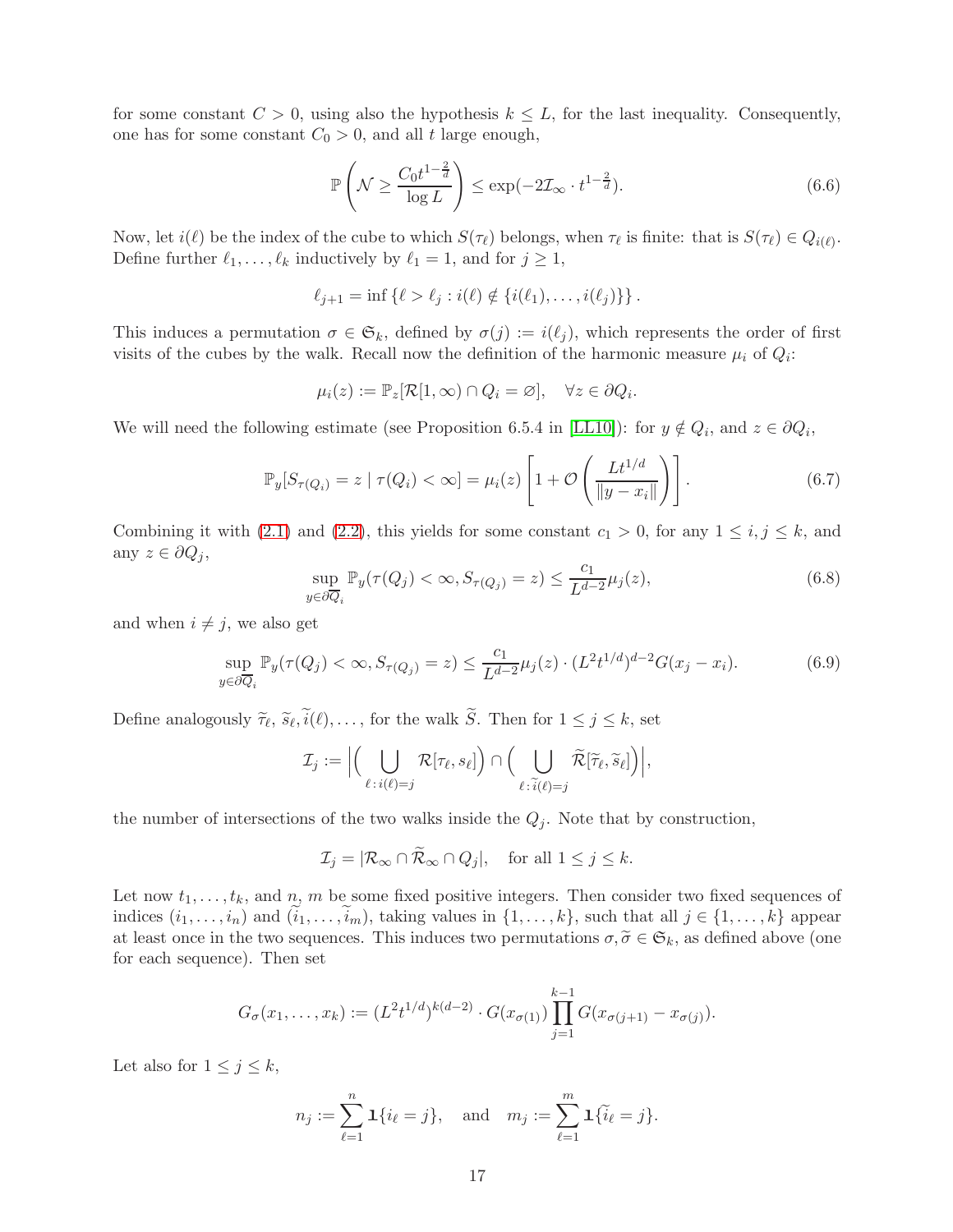Then applying [\(6.8\)](#page-16-0), and [\(6.9\)](#page-16-1) at indices  $\ell_j$ , for  $1 \leq j \leq k$ , shows that

$$
\mathbb{P}\left(\begin{array}{ll}\n\mathcal{N} = n, & \widetilde{\mathcal{N}} = m, & \mathcal{I}_j \ge t_j, \ \forall j = 1, \dots, k \\
i(\ell) = i_{\ell} \ \forall \ell \le n, & \text{and} \quad \widetilde{i}(\ell) = \widetilde{i}_{\ell} \ \forall \ell \le m\n\end{array}\right)
$$
\n
$$
\le \left(\frac{c_1}{L^{d-2}}\right)^{n+m} \left(\prod_{j=1}^k \mathbb{P}_{\mu_j, n_j, m_j}(\mathcal{I}_j \ge t_j)\right) G_{\sigma}(x_1, \dots, x_k) G_{\widetilde{\sigma}}(x_1, \dots, x_k). \tag{6.10}
$$

where for all  $1 \leq j \leq k$ ,  $\mathbb{P}_{\mu_j,n_j,m_j}$  denotes the law of the walk conditionally on  $(S(\tau_\ell))_{\ell:i_\ell=j}$ , and  $(S(\tilde{\tau}_{\ell}))_{\ell: \tilde{i}_{\ell}=j}$ , being independent and identically distributed with joint law  $\mu_j$ , or equivalently the law of  $n_j + m_j$  independent excursions starting from law  $\mu_j$ .

Our next task is to bound the probabilities  $\mathbb{P}_{\mu_j,n_j,m_j}(\mathcal{I}_j \geq t_j)$ , using [\(1.2\)](#page-0-0). Proposition 6.5.1 in [\[LL10\]](#page-19-8) shows that for some constant  $c > 0$ , for any  $1 \leq j \leq k$ , and  $y \notin Q_j$ ,

<span id="page-17-2"></span>
$$
\mathbb{P}_y(\tau(Q_j) < \infty) = c \frac{\text{cap}(Q_j)}{\|y - x_j\|^{d-2}} \left[1 + \mathcal{O}\left(\frac{Lt^{1/d}}{\|y - x_j\|}\right)\right],
$$

where  $cap(Q_j)$  denotes the capacity of the box  $Q_j$ , for which all we need to know is that it is of order  $L^{d-2}t^{1-2/d}$ . When combined with [\(6.7\)](#page-16-2) this yields the existence of a constant  $c_2 > 0$ , such that for all  $1 \leq j \leq k$ , and all  $z \in \partial Q_j$ ,

<span id="page-17-0"></span>
$$
\inf_{y \in \partial \overline{Q}_j} \mathbb{P}_y(\tau(Q_j) < \tau(Q(x_j, L^3 t^{1/d})), \ S_{\tau(Q_j)} = z) \ge \frac{c_2}{L^{d-2}} \mu_j(z). \tag{6.11}
$$

Now let  $x \in \mathbb{Z}^d$ , be such that the origin belongs to  $\partial Q(x, L^2 t^{1/d})$ . The above inequality [\(6.11\)](#page-17-0) shows that for any  $1 \leq j \leq k$ , and any integers  $n_j, m_j$ ,

<span id="page-17-1"></span>
$$
\mathbb{P}(|\mathcal{R}_{\tau(Q(x,L^3t^{1/d})} \cap \widetilde{\mathcal{R}}_{\widetilde{\tau}(Q(x,L^3t^{1/d})} \cap Q(x,Lt^{1/d})| \ge t_j) \ge \left(\frac{c_2}{L^{d-2}}\right)^{n_j+m_j} \mathbb{P}_{\mu_j,n_j,m_j}(\mathcal{I}_j \ge t_j). \tag{6.12}
$$

On the other hand, Lemmas [2.1](#page-4-2) and [2.2](#page-4-1) show that for some constant  $b > 0$ ,

$$
\mathbb{P}(\tau(Q(x, L^3 t^{1/d})) > bt) \le \exp(-2\mathcal{I}_{\infty} t^{1-\frac{2}{d}}),
$$

at least for t large enough. Thus if  $t_j \geq \delta t$ , we get with [\(1.2\)](#page-0-0), that at least for t large enough, the left-hand side of [\(6.12\)](#page-17-1) is bounded above by  $2\mathbb{P}(|\mathcal{R}_{bt} \cap \tilde{\mathcal{R}}_{bt}| \ge t_j)$ . When combined with [\(6.10\)](#page-17-2), this shows that for some constant  $b > 0$ , for all  $t_j \geq \delta t$ ,

$$
\mathbb{P}\left(\begin{array}{ll}\mathcal{N}=n, & \tilde{\mathcal{N}}=m, & \mathcal{I}_{j} \geq t_{j}, \ \forall j=1,\ldots,k\\i(\ell)=i_{\ell} \ \forall \ell \leq n, & \text{and} \quad \tilde{i}(\ell)=\tilde{i}_{\ell} \ \forall \ell \leq m\end{array}\right) \leq 2^{k}(\frac{c_{1}}{c_{2}})^{n+m}\left(\prod_{j=1}^{k}\mathbb{P}(|\mathcal{R}_{bt} \cap \tilde{\mathcal{R}}_{bt}| \geq t_{j})\right)G_{\sigma}(x_{1},\ldots,x_{k})G_{\tilde{\sigma}}(x_{1},\ldots,x_{k}) \leq 2^{k}(\frac{c_{1}}{c_{2}})^{n+m}\left(\prod_{j=1}^{k}\mathbb{P}(|\mathcal{R}_{b't_{j}} \cap \tilde{\mathcal{R}}_{b't_{j}}| \geq t_{j})\right) \max_{\sigma \in \mathfrak{S}_{k}}G_{\sigma}(x_{1},\ldots,x_{k})^{2},
$$
\n(6.13)

with  $b' = b/\delta$ . Summing over all possible sequences  $(i_{\ell})_{\ell \leq n}$  and  $(\tilde{i}_{\ell})_{\ell \leq m}$ , we get

$$
\mathbb{P}\left(\mathcal{N}=n,\,\widetilde{\mathcal{N}}=m,\,\mathcal{I}_j\geq t_j,\,\forall j=1,\ldots,k\right)
$$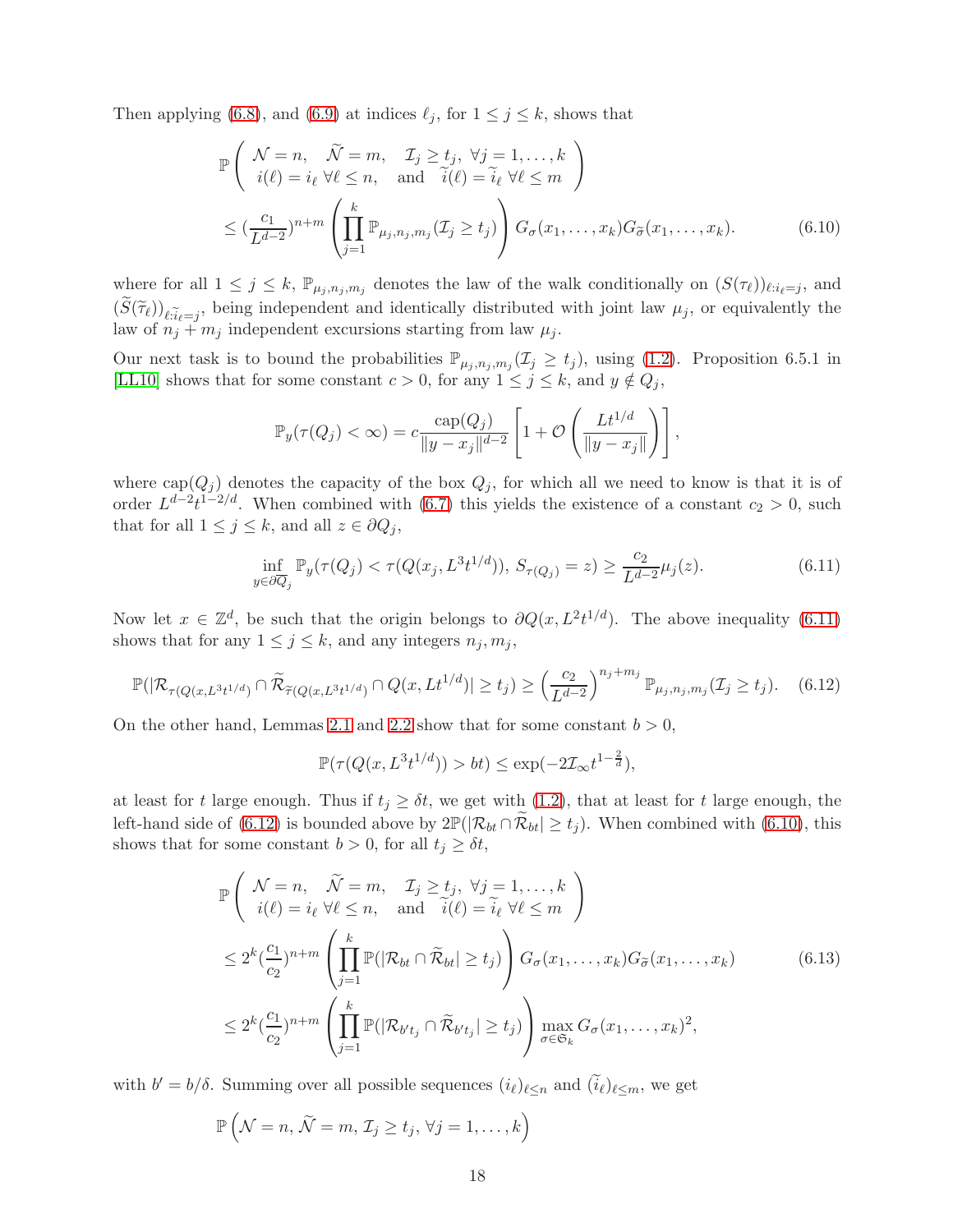<span id="page-18-4"></span>
$$
\leq 2^{k} \left(\frac{kc_1}{c_2}\right)^{n+m} \left(\prod_{j=1}^{k} \mathbb{P}(|\mathcal{R}_{b't_j} \cap \widetilde{\mathcal{R}}_{b't_j}| \geq t_j)\right) \max_{\sigma \in \mathfrak{S}_k} G_{\sigma}(x_1,\ldots,x_k)^2.
$$

Summing then over all  $n, m \leq N_0 := \lfloor \frac{C_0 t^{1-\frac{2}{d}}}{\log L} \rfloor$ , with  $C_0$  as in [\(6.6\)](#page-16-3), we get

$$
\mathbb{P}\left(\mathcal{N}\leq N_0,\,\widetilde{\mathcal{N}}\leq N_0,\,\mathcal{I}_j\geq t_j,\,\forall j=1,\ldots,k\right) \n\leq 2^k N_0^2 \left(\frac{k c_1}{c_2}\right)^{2N_0} \left(\prod_{j=1}^k \mathbb{P}(|\mathcal{R}_{b't_j}\cap\widetilde{\mathcal{R}}_{b't_j}| \geq t_j)\right) \max_{\sigma\in\mathfrak{S}_k} G_{\sigma}(x_1,\ldots,x_k)^2.
$$
\n(6.14)

Now letting  $r := \lfloor L^2 t^{1/d} \rfloor$ , we get using  $(2.1)$ ,

$$
\sum_{x_1,\dots,x_k \in r\mathbb{Z}^d} \max_{\sigma \in \mathfrak{S}_k} G_{\sigma}(x_1,\dots,x_k)^2 \leq \sum_{\sigma \in \mathfrak{S}_k} \sum_{x_1,\dots,x_k \in r\mathbb{Z}^d} G_{\sigma}(x_1,\dots,x_k)^2 \leq C^k k!.
$$

Thus summing over all  $x_1, \ldots, x_k \in r\mathbb{Z}^d$  in [\(6.14\)](#page-18-4), and using [\(6.6\)](#page-16-3), we get

$$
\sum_{x_1,\ldots,x_k \in r\mathbb{Z}^d} \mathbb{P}(\mathcal{I}_j \ge t_j, \forall j = 1,\ldots,k)
$$
\n
$$
\le (2C)^k (k!) N_0^2 \left(\frac{k c_1}{c_2}\right)^{2N_0} \left(\prod_{j=1}^k \mathbb{P}(|\mathcal{R}_{b't_j} \cap \widetilde{\mathcal{R}}_{b't_j}| \ge t_j)\right) + \exp(-2\mathcal{I}_{\infty}t^{1-\frac{2}{d}}).
$$

Finally by using [\(1.2\)](#page-0-0) and Lemma [6.2](#page-15-1) (with  $q = 1 - \frac{2}{d}$  $\frac{2}{d}$ , and then summing over all possible  $t_1, \ldots, t_k \geq \delta t$ , satisfying  $t_1 + \cdots + t_k = t$ , we conclude the proof of the proposition.  $\Box$ 

# Acknowledgements

This research was supported by public grants overseen by the french National Research Agency, ANR SWiWS (ANR-17-CE40-0032-02) and ANR MALIN (ANR-16-CE93-0003).

# References

- <span id="page-18-3"></span>[AC07] Asselah, A.; Castell F. A note on random walk in random scenery. Ann. Inst. H. Poincaré Probab. Statist. 43 (2007), 163–173.
- <span id="page-18-0"></span>[AS17] Asselah A.; Schapira B. Moderate deviations for the range of a transient random walk: path concentration. Ann. Sci. Éc. Norm. Supér.  $(4)$  50  $(2017)$ , 755–786.
- <span id="page-18-1"></span>[AS19a] Asselah A.; Schapira B. Moderate deviations for the range of a transient random walk, part II. [arXiv:1909.01925.](http://arxiv.org/abs/1909.01925)
- <span id="page-18-2"></span>[AS19b] Asselah A.; Schapira B. Deviations for the capacity of the range of a random walk. [arXiv:1807.02325.](http://arxiv.org/abs/1807.02325)
- [AS19c] Asselah A.; Schapira B. On the nature of the Swiss cheese. Ann. Probab. 48, (2020), 1002–1013.